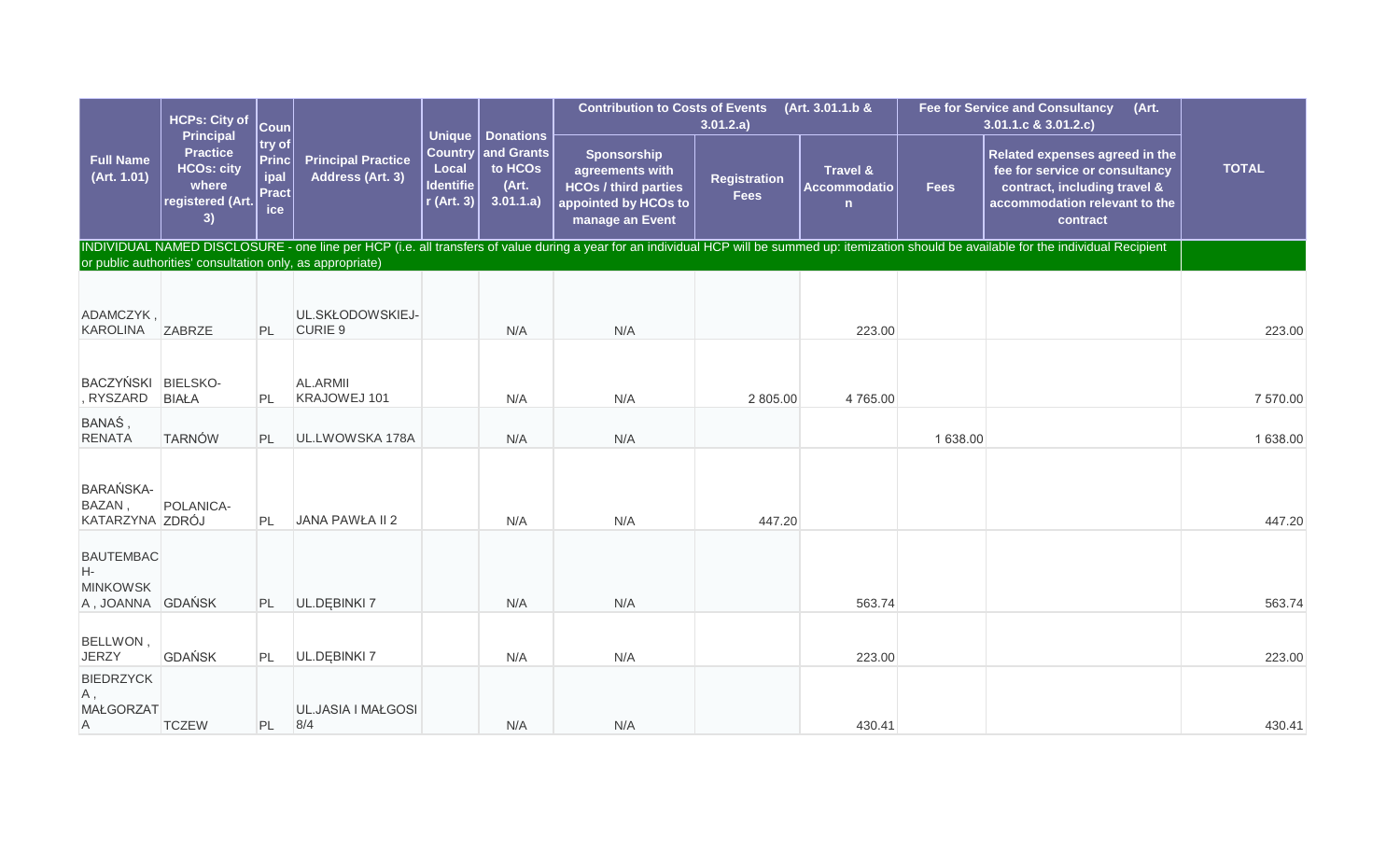| BIENIEK,<br>WALDEMAR ELBLAG                           |                                      | PL | UL.KOMEŃSKIEGO<br>35         | N/A | N/A |          | 223.00  |          | 223.00   |
|-------------------------------------------------------|--------------------------------------|----|------------------------------|-----|-----|----------|---------|----------|----------|
| BIERNAT-<br>KAŁUŻA,<br><b>EDYTA</b>                   | WARSZAWA                             | PL | UL.PORY 78                   | N/A | N/A | 3 258.00 |         | 3 200.00 | 6458.00  |
| <b>BLAJER-</b><br><b>OLSZEWSK</b><br>A, BEATA         | <b>RZESZÓW</b>                       | PL | UL.SZOPENA<br>FRYDERYKA 2    | N/A | N/A | 300.00   | 1687.00 |          | 1987.00  |
| <b>MARCIN</b>                                         | <b>BOCIAŃSKI, TARNOWSKIE</b><br>GÓRY | PL | UL.PIŁSUDSKIEGO<br>JÓZEFA 16 | N/A | N/A | 4 712.00 |         |          | 4712.00  |
| <b>BOGOŁOWS</b><br>KA-<br>STIEBLICH,<br><b>AGATA</b>  | <b>WARSZAWA</b>                      | PL | UL.CZERNIAKOWSK<br>A 231     | N/A | N/A | 490.00   |         |          | 490.00   |
| <b>BRAJCZEW</b><br>SKI, JACEK BIAŁYSTOK               |                                      | PL | UL.BEMA JÓZEFA 2             | N/A | N/A | 600.00   | 500.00  |          | 1 100.00 |
| BRUDNY-<br><b>BOROWSKA BIELSKO-</b><br>, BRYGIDA      | <b>BIAŁA</b>                         | PL | UL.WYZWOLENIA<br>18          | N/A | N/A |          |         | 856.00   | 856.00   |
| <b>BRZEŹNIAKI</b><br>EWICZ-<br>JANUS,<br>KATARZYNA KI | GORZÓW<br><b>WIELKOPOLS</b>          | PL | UL.DEKERTA JANA              | N/A | N/A | 440.00   | 2751.00 |          | 3 191.00 |
| <b>BUGIEL,</b><br>JULITA                              | <b>JELENIA</b><br>GÓRA               | PL | UL.OGIŃSKIEGO 6              | N/A | N/A | 967.20   | 940.00  |          | 1 907.20 |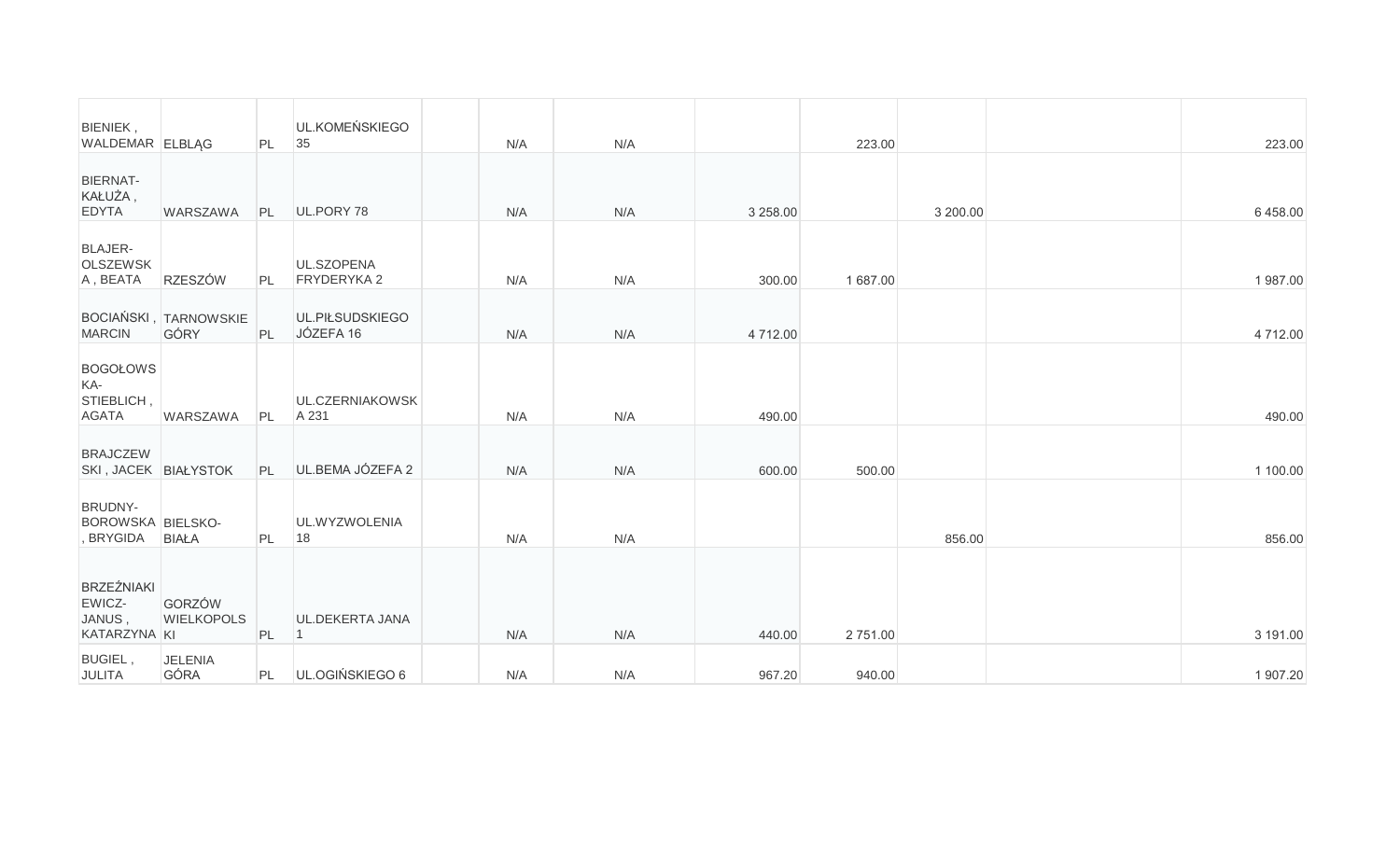| <b>BUŁANOWS</b><br>$KI$ ,<br>ZBIGNIEW                |                |    | SOSNOWIEC PL PL.MEDYKÓW 1           | N/A | N/A | 447.20 |        |  | 447.20 |  |
|------------------------------------------------------|----------------|----|-------------------------------------|-----|-----|--------|--------|--|--------|--|
| <b>BUTKIEWIC</b><br>Z, LIDIA                         | WARSZAWA       | PL | UL.POWSTAŃCÓW<br><b>SLASKICH 10</b> | N/A | N/A | 200.00 |        |  | 200.00 |  |
| CHLEBUS,<br>KRZYSZTOF GDAŃSK                         |                |    | PL UL.DEBINKI 7                     | N/A | N/A |        | 637.10 |  | 637.10 |  |
| CIBA-<br><b>STEMPLEW</b><br>SKA,<br>AGNIESZKA KIELCE |                | PL | UL.GRUNWALDZKA<br>45                | N/A | N/A |        | 292.50 |  | 292.50 |  |
| CICHOCKA-<br>RADWAN,<br><b>ANNA</b>                  | PRZASNYSZ      | PL | UL.SADOWA 9                         | N/A | N/A |        | 310.04 |  | 310.04 |  |
| <b>CICHOWSKI</b><br>, LESZEK                         | <b>OLSZTYN</b> | PL | AL.NIEPODLEGŁOŚ<br>CI 44            | N/A | N/A |        | 223.00 |  | 223.00 |  |
| CIELECKA-<br>PRYNDA,<br><b>MAGDALEN</b><br>A         | <b>WROCŁAW</b> | PL | UL.BOROWSKA 213                     | N/A | N/A |        | 782.25 |  | 782.25 |  |
| CYGAŃSKI,<br><b>PIOTR</b>                            | <b>OLSZTYN</b> | PL | AL.NIEPODLEGŁOŚ<br>CI 44            | N/A | N/A |        | 223.00 |  | 223.00 |  |
| <b>CZARNECKA</b><br>, DANUTA KRAKÓW                  |                | PL | <b>UL.KOPERNIKA</b><br>MIKOŁAJA 17  | N/A | N/A |        | 647.07 |  | 647.07 |  |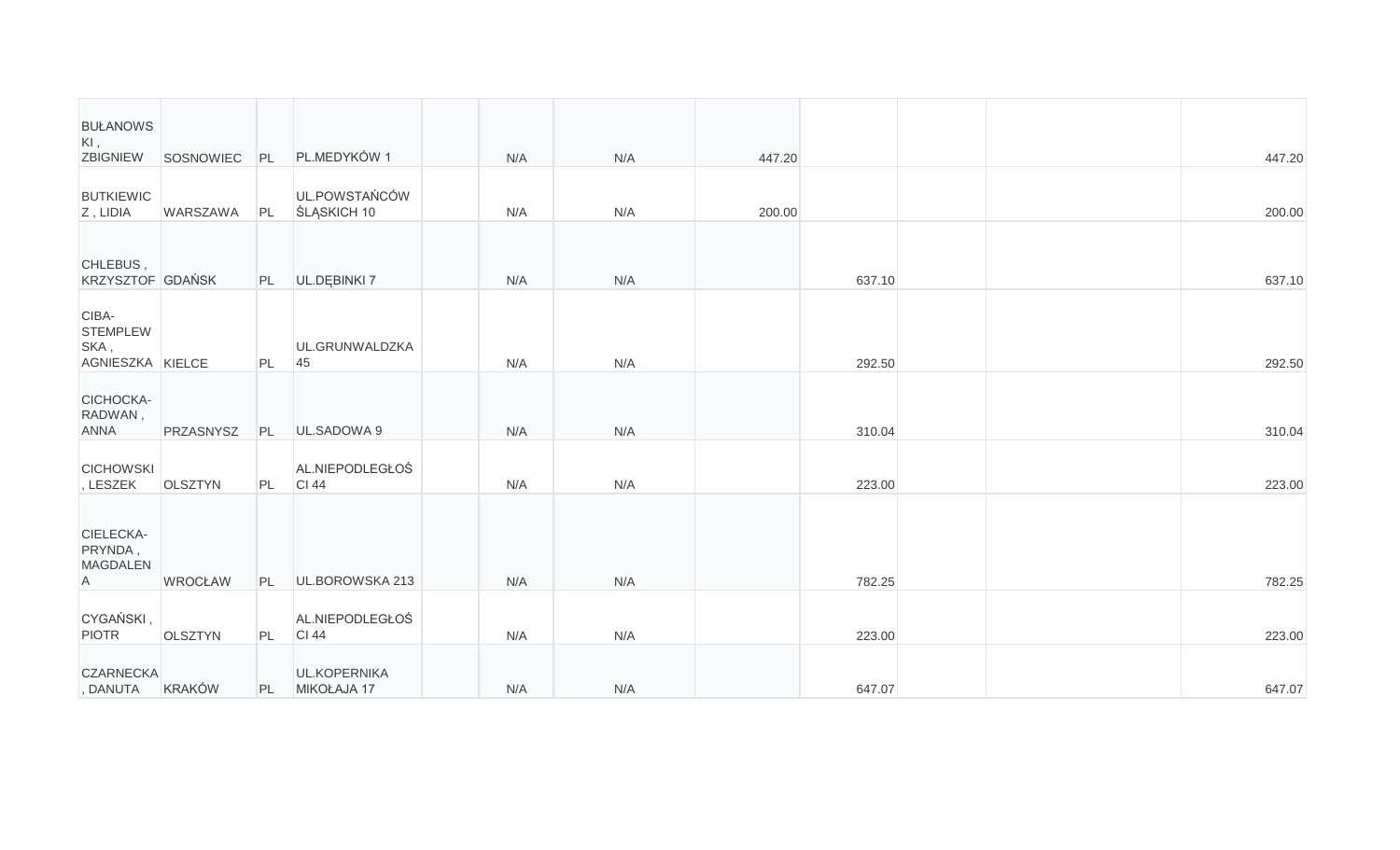| <b>CZECHOWS</b><br>KA,<br><b>ELŻBIETA</b>                   | PIŁA                                | PL        | AL.WOJSKA<br>POLSKIEGO 43                | N/A | N/A | 550.00   | 2751.00  |  | 3 301.00     |
|-------------------------------------------------------------|-------------------------------------|-----------|------------------------------------------|-----|-----|----------|----------|--|--------------|
| CZYŻYCKI,<br><b>MARIUSZ</b><br>KAROL                        | <b>TARNÓW</b>                       | PL        | UL.SIEWNA 22                             | N/A | N/A |          | 223.00   |  | 223.00       |
| DEPUKAT,<br><b>RAFAŁ</b>                                    | KRAKÓW                              | PL        | UL.KOPERNIKA<br>MIKOŁAJA 17              | N/A | N/A |          | 471.15   |  | 471.15       |
| <b>DOBROWOL</b><br>SKA,<br><b>MAŁGORZAT</b><br>$\mathsf{A}$ | <b>GDYNIA</b>                       | <b>PL</b> | UL.RADTKEGO<br>JANA <sub>1</sub>         | N/A | N/A |          | 563.74   |  | 563.74       |
| DOMIN,<br><b>MAGDALEN</b><br>A                              | <b>RYBNIK</b>                       | PL        | UL.ENERGETYKÓW<br>46                     | N/A | N/A | 700.00   |          |  | 700.00       |
| <b>DONDERSKI</b><br>, RAFAŁ                                 | <b>BYDGOSZCZ</b>                    | PL        | UL.CURIE-<br>SKŁODOWSKIEJ<br>MARII 9     | N/A | N/A | 3 252.20 | 4765.00  |  | 8 0 1 7 . 20 |
| DORNIAK,<br>KAROLINA<br><b>JOANNA</b>                       | <b>GDAŃSK</b>                       | PL        | UL.SMOLUCHOWSK<br><b>IEGO MARIANA 17</b> | N/A | N/A |          | 287.96   |  | 287.96       |
| <b>DUBICKA-</b><br>NOCUŃ,<br>SYLWIA                         | <b>CZESTOCHOW</b><br>$\overline{A}$ | PL        | UL.BIALSKA 104/118                       | N/A | N/A | 447.20   |          |  | 447.20       |
| DZIAK,<br><b>HANNA</b>                                      | <b>LUBLIN</b>                       | PL        | AL.KRAŚNICKA 100                         | N/A | N/A | 630.00   |          |  | 630.00       |
| FIDRYK,                                                     | KRYSTYNA WARSZAWA                   |           | PL UL.WOŁOSKA 137                        | N/A | N/A | 740.00   | 1 110.00 |  | 1850.00      |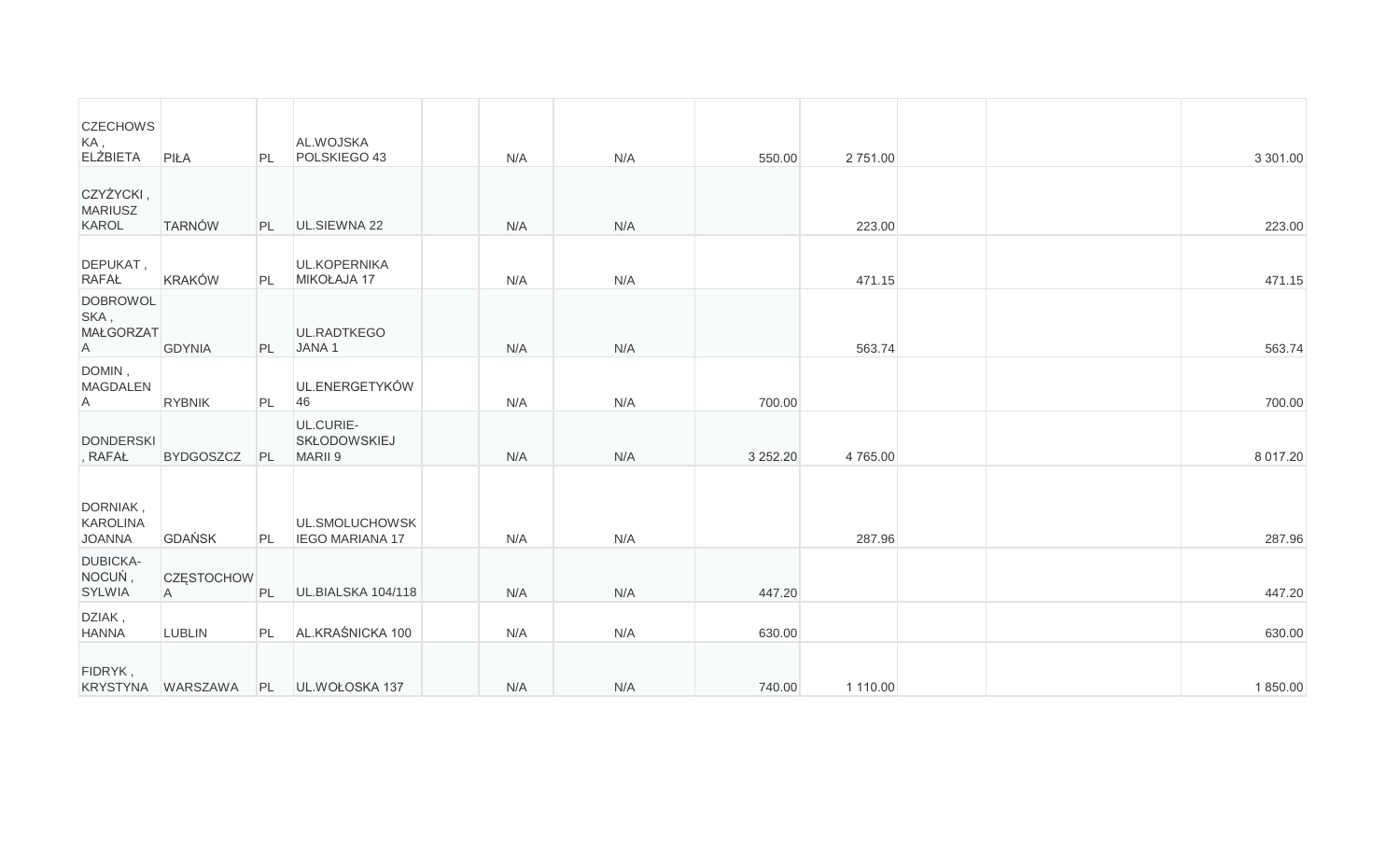| <b>FILONOWIC</b><br>Z, DOROTA<br><b>JOANNA</b>           | <b>BIAŁYSTOK</b>              | PL | UL.DUBOIS<br>STANISŁAWA 3 L.7               | N/A | N/A | 1 200.00 |             |               | 1 200.00  |
|----------------------------------------------------------|-------------------------------|----|---------------------------------------------|-----|-----|----------|-------------|---------------|-----------|
| MIROSŁAW KI                                              | GORZÓW<br>FRANKÓW, WIELKOPOLS | PL | UL.DEKERTA JANA<br>$\vert$ 1                | N/A | N/A | 550.00   | 2 5 2 6 .00 |               | 3 076.00  |
| FRONCZAK,<br>ADAM                                        | <b>WARSZAWA</b>               | PL | UL.BANACHA<br>STEFANA 1A                    | N/A | N/A |          | 685.00      |               | 685.00    |
| GAWEŁ,<br>NORBERT                                        | <b>WARSZAWA</b>               | PL | UL.KASPRZAKA<br>MARCINA 17                  | N/A | N/A | 600.00   | 477.00      |               | 1 077.00  |
| GAWLIK,<br>MAŁGORZAT<br>$\mathsf{A}$                     | <b>KRAKÓW</b>                 | PL | <b>UL.SNIADECKICH</b><br>JANA I JEDRZEJA 10 | N/A | N/A |          |             | 1 2 6 5 . 0 0 | 1 265.00  |
| GELLERT,<br>RYSZARD                                      | WARSZAWA                      | PL | UL.CEGŁOWSKA 80                             | N/A | N/A | 2 035.00 | 10 173.00   |               | 12 208.00 |
| GRACZYKO<br>WSKA,<br>ANETTA                              | <b>OLSZTYN</b>                | PL | UL. ŻOŁNIERSKA 18                           | N/A | N/A |          | 354.48      |               | 354.48    |
| GRUSZKA-<br>SŁOTA,<br><b>ALICJA</b>                      | BIELSKO-<br><b>BIAŁA</b>      | PL | UL.CECHOWA 19                               | N/A | N/A | 150.00   | 270.00      |               | 420.00    |
| <b>GRYCZMAN</b><br>, MARTA                               | <b>SZCZECIN</b>               | PL | UL.ARKOŃSKA 4                               | N/A | N/A | 2 805.00 | 4765.00     |               | 7 570.00  |
| <b>GRZELAKO</b><br>WSKI,<br><b>PAWEŁ</b><br><b>MAREK</b> | <b>BYDGOSZCZ</b>              | PL | UL.POWSTAŃCÓW<br>WARSZAWY 5                 | N/A | N/A |          | 294.30      |               | 294.30    |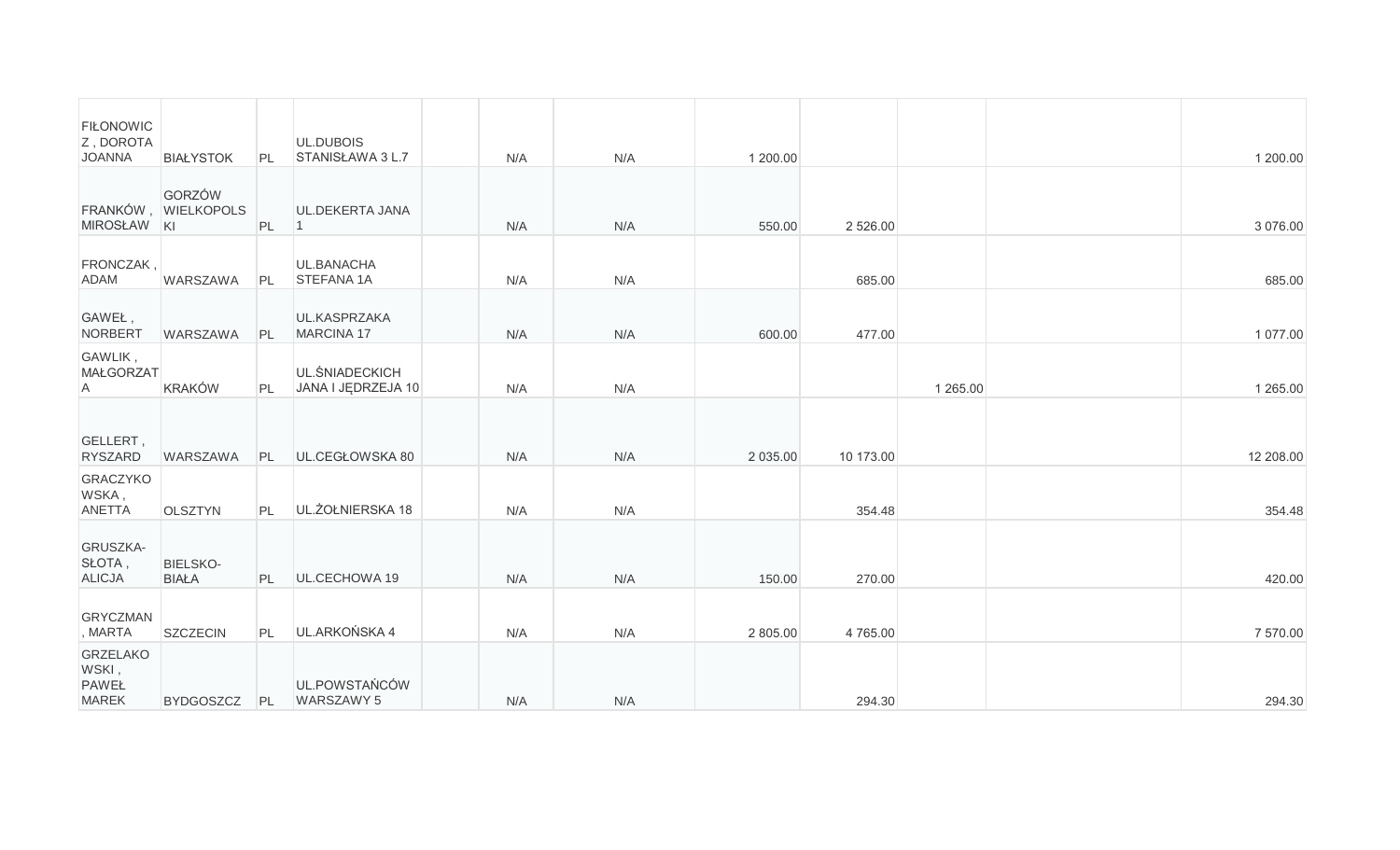| GRZEŚK,                                                              |                    |           | UL.CURIE-<br><b>SKŁODOWSKIEJ</b>                |     |     |          |         |          |          |
|----------------------------------------------------------------------|--------------------|-----------|-------------------------------------------------|-----|-----|----------|---------|----------|----------|
| HAŁKA,                                                               | GRZEGORZ BYDGOSZCZ | PL        | MARII 9                                         | N/A | N/A |          | 223.00  |          | 223.00   |
| <b>JANUSZ</b>                                                        | WARSZAWA           | PL        | UL.SZASERÓW 128                                 | N/A | N/A |          |         | 2 741.50 | 2 741.50 |
| HELENIAK,<br><b>ZBIGNIEW</b>                                         | GDAŃSK             | PL        | UL.DEBINKI 7                                    | N/A | N/A |          | 637.10  |          | 637.10   |
| HELLMANN,<br>ANDRZEJ                                                 | <b>GDAŃSK</b>      |           | PL <b>UL.DEBINKI</b> 7                          | N/A | N/A |          |         | 2 741.50 | 2 741.50 |
| HENNIG,<br><b>MATYLDA</b>                                            | <b>GDAŃSK</b>      |           | PL UL.DĘBINKI 7                                 | N/A | N/A |          | 647.07  |          | 647.07   |
| <b>HILAROWIC</b><br>$Z-$<br>PACANOWS BIELSKO-<br>KA, EWA             | <b>BIAŁA</b>       | PL        | UL.GÓRSKA 133                                   | N/A | N/A | 450.00   | 753.00  |          | 1 203.00 |
| HOPPE,<br>KRZYSZTOF POZNAŃ                                           |                    | PL        | UL.PRZYBYSZEWSK<br><b>IEGO STANISŁAWA</b><br>49 | N/A | N/A | 2 805.00 | 4765.00 |          | 7 570.00 |
| HOWANIEC,<br><b>AGATA</b>                                            | ŁÓDŹ               | <b>PL</b> | UL.PABIANICKA 62                                | N/A | N/A |          | 310.04  |          | 310.04   |
| IWAN-<br><b>CZUPRYŃSK</b><br>A,<br>ALEKSANDR ZIELONA<br>$\mathsf{A}$ | GÓRA               | PL        | UL.ZYTY 26                                      | N/A | N/A | 837.20   | 359.00  |          | 1 196.20 |
| JADCZYK,<br><b>TOMASZ</b>                                            | KATOWICE           |           | PL UL.ZIOŁOWA 45/47                             | N/A | N/A |          | 563.74  |          | 563.74   |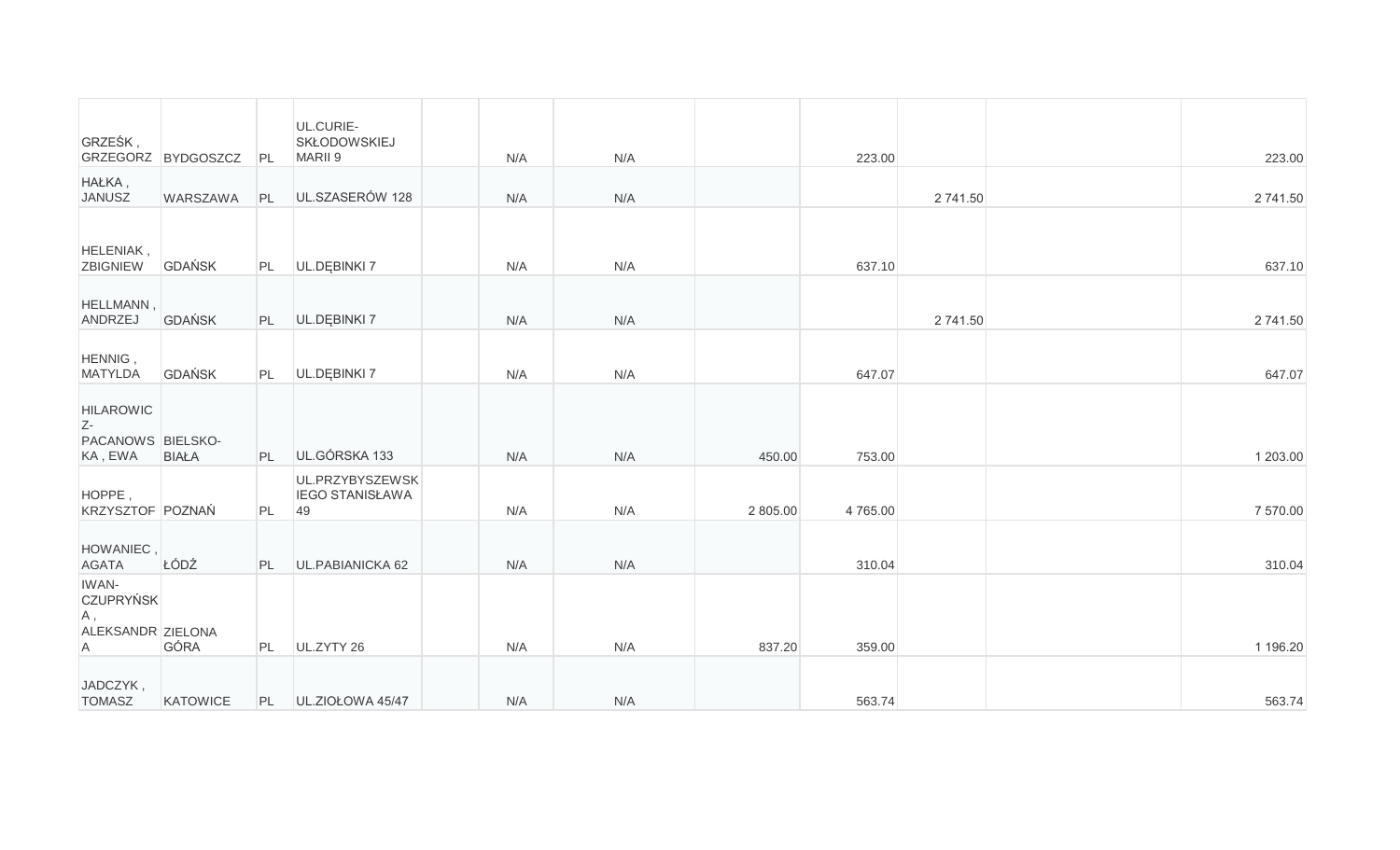| <b>JAKUBOWS</b><br>KA,<br><b>PAULINA</b>    | <b>BYDGOSZCZ</b>     | PL | UL.POWSTAŃCÓW<br>WARSZAWY 5                   | N/A | N/A |          | 223.00 |          |        | 223.00   |
|---------------------------------------------|----------------------|----|-----------------------------------------------|-----|-----|----------|--------|----------|--------|----------|
| <b>JANISZEWS</b><br>$KI$ ,<br>ZBIGNIEW      | NAKŁO NAD<br>NOTECIA | PL | AL.ADAMA<br>MICKIEWICZA 7                     | N/A | N/A |          | 366.52 |          |        | 366.52   |
| <b>JANKOWSKI</b><br>, TOMASZ                | <b>BYDGOSZCZ</b>     | PL | UL.UJEJSKIEGO<br>KORNELA 75                   | N/A | N/A | 200.00   |        | 1 600.00 | 325.36 | 2 125.36 |
| JANUS,<br><b>DANUTA</b>                     | WARSZAWA             | PL | UL.KOSZYKOWA 78                               | N/A | N/A | 600.00   |        |          |        | 600.00   |
| <b>JARMOSZKO</b><br>, ELŻBIETA BIAŁYSTOK    |                      | PL | UL. ŻURAWIA 14                                | N/A | N/A | 1 200.00 |        |          |        | 1 200.00 |
| <b>JASZCZURO</b><br>WSKI,<br>WOJCIECH BIAŁA | <b>BIELSKO-</b>      | PL | UL.PSZENNA 11                                 | N/A | N/A |          | 223.00 |          |        | 223.00   |
| JEŻEWSKA,<br><b>MONIKA</b>                  | <b>TORUŃ</b>         | PL | UL.ŚW.JÓZEFA<br>53/59                         | N/A | N/A |          | 223.00 |          |        | 223.00   |
| KASSJANIU<br>K,<br><b>MAŁGORZAT</b><br>A    | SIEDLCE              | PL | KSIĘCIA JÓZEFA<br><b>PONIATOWSKIEGO</b><br>26 | N/A | N/A |          |        | 2 025.00 |        | 2 025.00 |
| KIERSZTEJN<br>, MACIEJ                      | <b>CHRZANÓW</b>      | PL | UL.TOPOLOWA 16                                | N/A | N/A | 700.00   |        |          |        | 700.00   |
| KLOCEK,<br><b>MAREK</b>                     | <b>KRAKÓW</b>        | PL | <b>UL.KOPERNIKA</b><br>MIKOŁAJA 17            | N/A | N/A |          | 647.07 |          |        | 647.07   |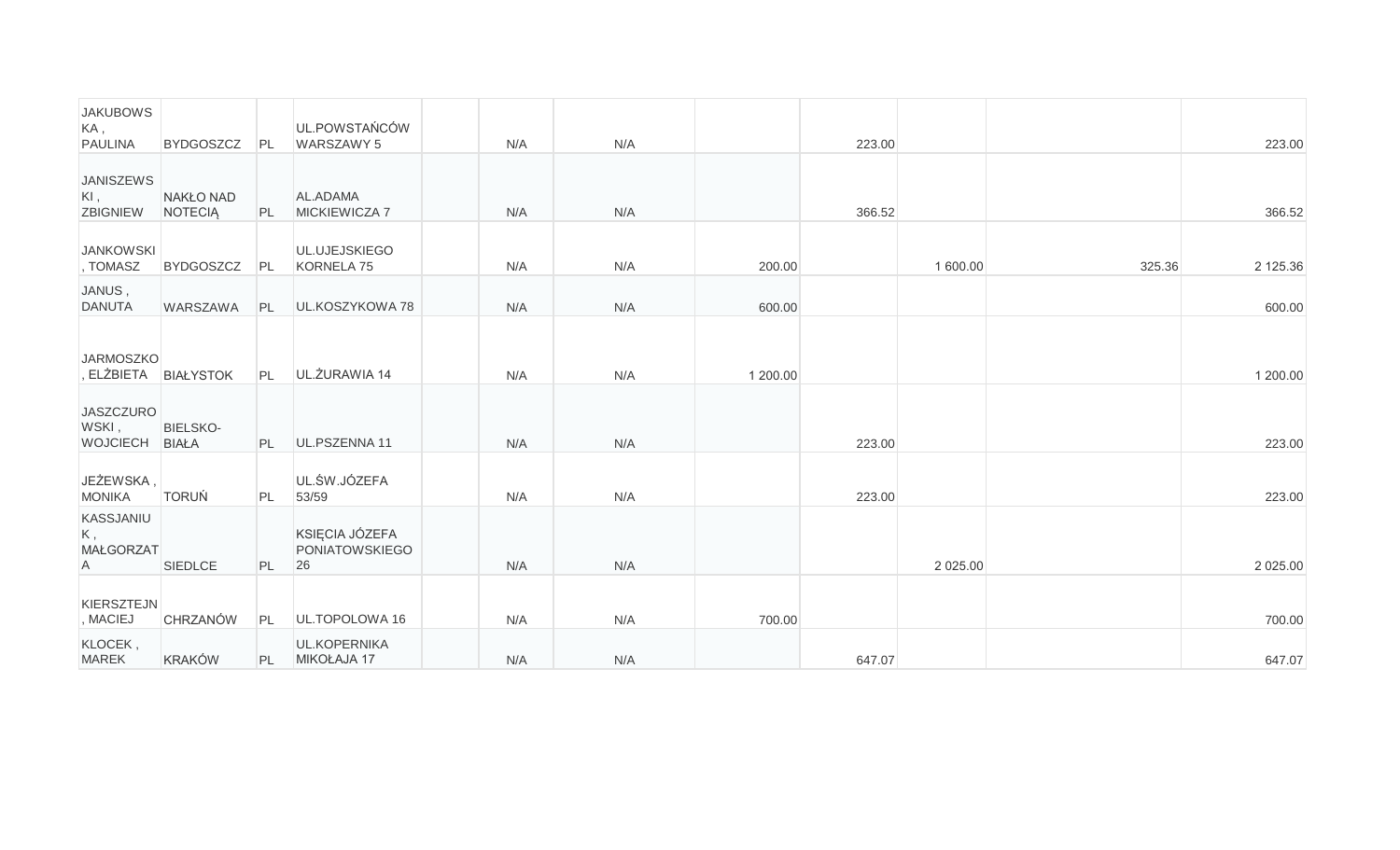| KNOP,<br>WOJCIECH SZCZECIN                                        |               | PL | <b>KLINIKA</b><br>NEFROLOGII,<br><b>TRANSPLANTOLOGI</b><br>I I CHOROB<br>WEWNĘTRZNYCH<br>PUM,<br>AL.POWSTAŃCÓW<br>WIELKOPOLSKICH<br>72 | N/A | N/A | 447.20   |         |          | 447.20    |
|-------------------------------------------------------------------|---------------|----|----------------------------------------------------------------------------------------------------------------------------------------|-----|-----|----------|---------|----------|-----------|
| KOCIOŁEK,<br><b>BEATA</b>                                         |               | PL |                                                                                                                                        | N/A | N/A | 800.00   |         |          | 800.00    |
| KOMOSA,<br><b>ANNA</b>                                            | POZNAŃ        | PL | UL.DŁUGA 1/2                                                                                                                           | N/A | N/A |          | 526.70  |          | 526.70    |
| KOŹMIŃSKI,<br>PAWEŁ                                               | <b>KRAKÓW</b> | PL | UL.KOPERNIKA<br>MIKOŁAJA 15C                                                                                                           | N/A | N/A | 2 805.00 | 4765.00 | 3 000.00 | 10 570.00 |
| <b>KRZYMIŃSK</b><br>A-STASIUK,<br><b>ELŻBIETA</b><br><b>WANDA</b> | <b>GDAŃSK</b> | PL | UL.DĘBINKI 7                                                                                                                           | N/A | N/A |          | 647.07  |          | 647.07    |
| <b>KRZYSZTOF</b>                                                  |               | PL |                                                                                                                                        | N/A | N/A |          | 223.00  |          | 223.00    |
| KUCZERA,<br><b>MARIAN</b>                                         | <b>RYBNIK</b> | PL | UL.ENERGETYKÓW<br>46                                                                                                                   | N/A | N/A | 447.20   |         |          | 447.20    |
| KULIG,<br>WALDEMAR MIELEC                                         |               | PL | UL.WOLNOŚCI 56                                                                                                                         | N/A | N/A |          | 223.00  |          | 223.00    |
| KWARCIANA<br>, MARTA                                              | <b>ELBLAG</b> | PL | UL.KRÓLEWIECKA<br>146                                                                                                                  | N/A | N/A |          |         | 1456.00  | 1456.00   |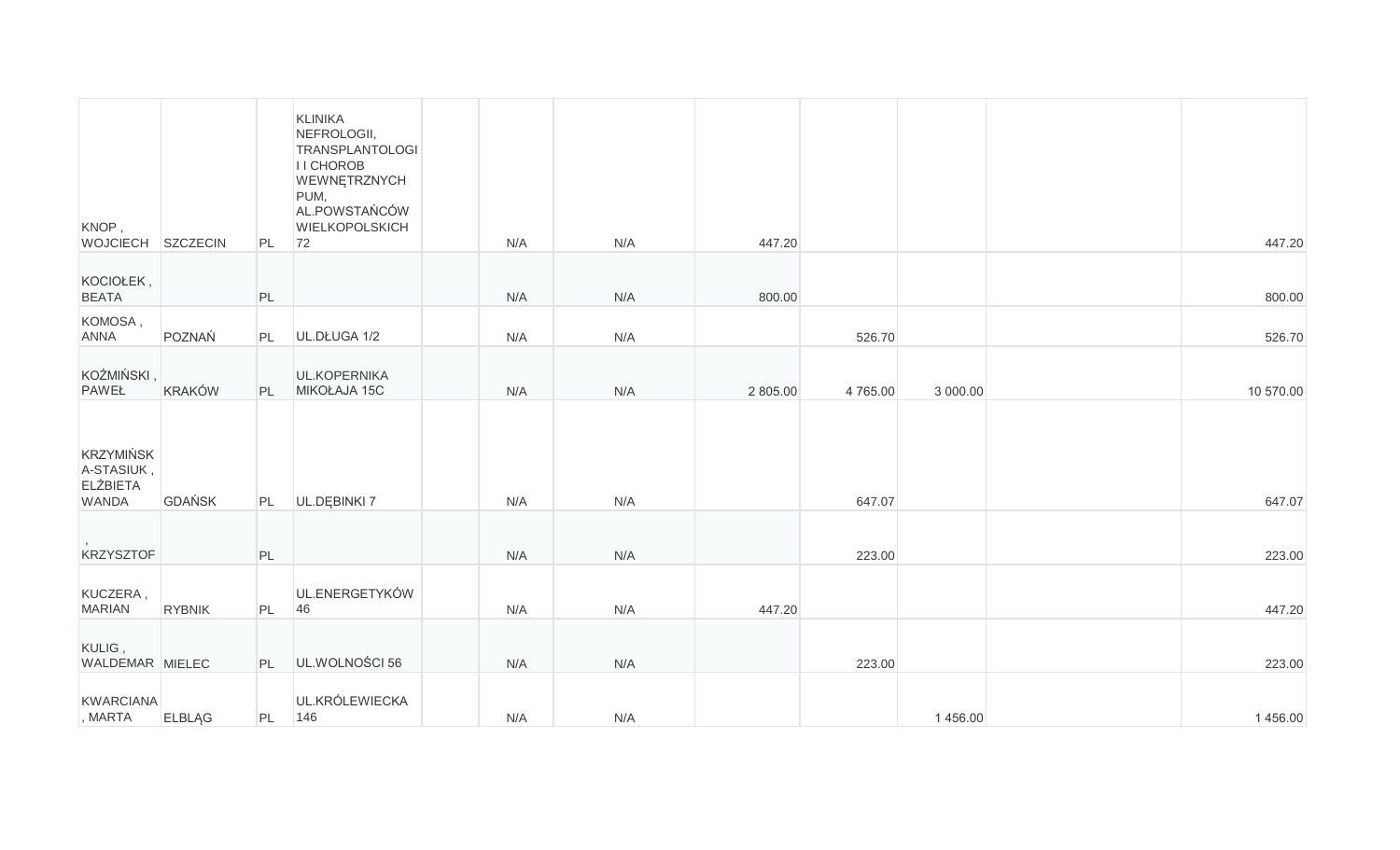| KWIATEK,                                             |                 |    | KSIĘCIA JÓZEFA<br>PONIATOWSKIEGO |     |     |          |         |             |        |             |
|------------------------------------------------------|-----------------|----|----------------------------------|-----|-----|----------|---------|-------------|--------|-------------|
| KRYSTYNA SIEDLCE                                     |                 | PL | 26                               | N/A | N/A |          |         | 2 0 2 5 .00 |        | 2 0 2 5 .00 |
| KWIATKOW<br>SKI,<br>PRZEMYSŁA<br>W                   | NOWA SÓL        | PL | UL.CHAŁUBIŃSKIEG<br>07           | N/A | N/A | 837.20   |         |             |        | 837.20      |
| KWIATKOW<br>SKI,<br>PRZEMYSŁA<br>W                   | OLSZTYN         | PL | AL.WOJSKA<br>POLSKIEGO 37        | N/A | N/A |          | 359.00  |             |        | 359.00      |
| <b>LASKOWSK</b><br>A-DERLAGA<br>, EWA                | <b>TARNÓW</b>   | PL | UL.LWOWSKA 178A                  | N/A | N/A |          | 665.59  |             |        | 665.59      |
| LIPKA-<br>DANIŁKO,<br><b>JOLANTA</b><br><b>MARIA</b> | <b>LUBLIN</b>   | PL | AL.KRAŚNICKA 100                 | N/A | N/A | 150.00   | 764.00  |             |        | 914.00      |
| LOTH, EWA<br>ANNA                                    | <b>WARSZAWA</b> | PL | UL.WOŁOSKA 137                   | N/A | N/A | 600.00   |         |             |        | 600.00      |
| ŁUCZAK,<br><b>MAŁGORZAT</b><br>A                     | WARSZAWA        | PL | UL.SIECIECHOWSK<br>A4            | N/A | N/A | 200.00   |         |             | 758.72 | 958.72      |
| <b>ŁUKAWIECK</b><br>A,<br>ANDŻELIKA NOWA SÓL         |                 | PL | UL.CHAŁUBIŃSKIEG<br>07           | N/A | N/A | 837.20   | 359.00  |             |        | 1 196.20    |
| ŁUKOMSKA,<br><b>MONIKA</b>                           | ŁÓDŹ            |    | PL UL.PABIANICKA 62              | N/A | N/A | 2 805.00 | 4765.00 |             |        | 7 570.00    |
| <b>MACIEJEWS</b><br>KI, ŁUKASZ KATOWICE              |                 |    | PL UL.ZIOŁOWA 45/47              | N/A | N/A |          | 465.59  |             |        | 465.59      |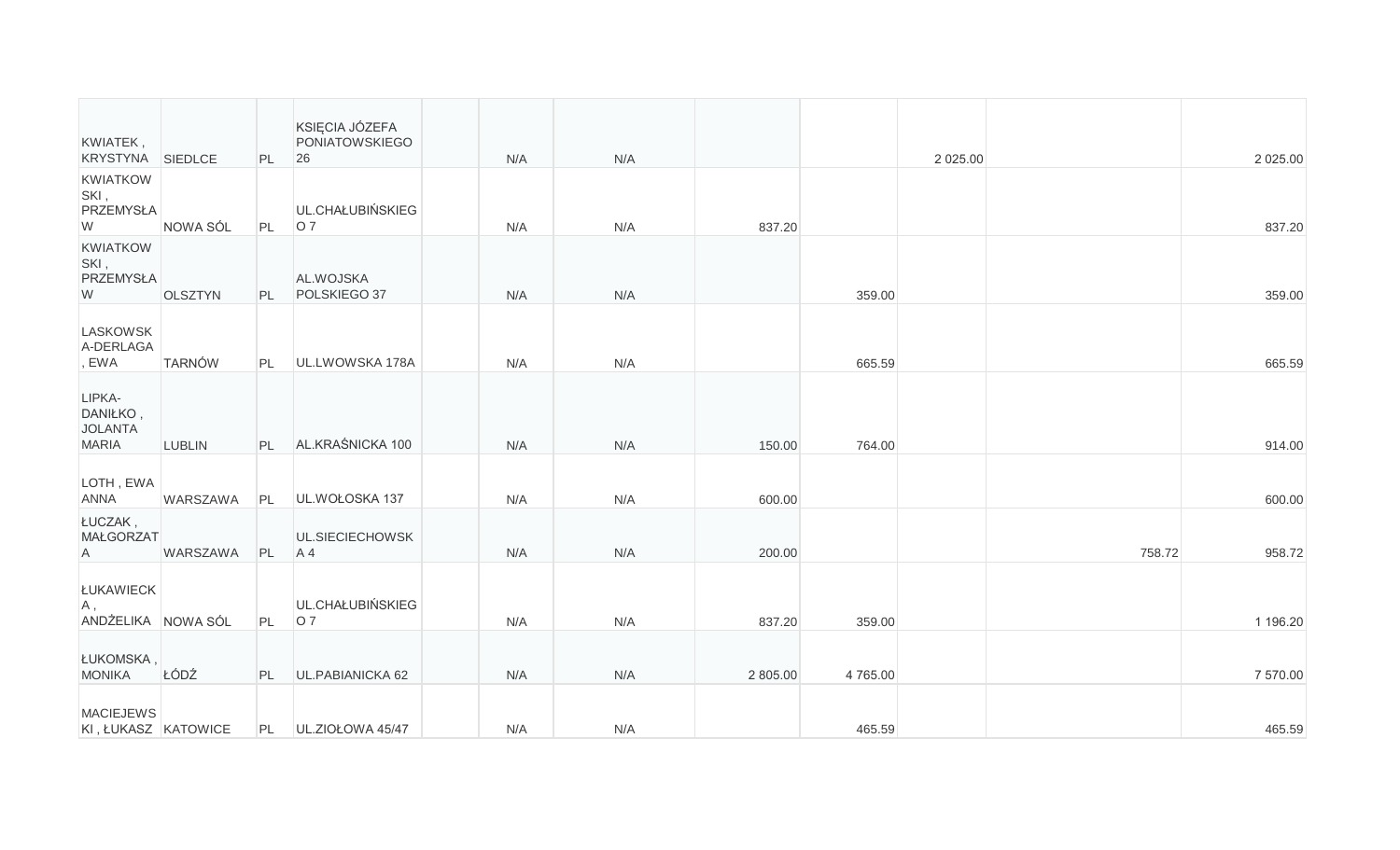| <b>MACIEJEWS</b><br>KI, MICHAŁ<br>PAWEŁ    | <b>BYDGOSZCZ</b>               | PL | UL.POWSTAŃCÓW<br>WARSZAWY 5                   | N/A | N/A |          | 294.30        |          | 294.30      |
|--------------------------------------------|--------------------------------|----|-----------------------------------------------|-----|-----|----------|---------------|----------|-------------|
| MAJEWSKI,<br><b>MICHAŁ</b>                 | <b>KATOWICE</b>                | PL | UL.ZIOŁOWA 45/47                              | N/A | N/A |          | 465.59        |          | 465.59      |
| MAZUR,<br>ŁUKASZ                           | <b>RYBNIK</b>                  | PL | NA GÓRZE 8                                    | N/A | N/A |          | 199.00        |          | 199.00      |
| MĄDRY,<br>RADOSŁAW POZNAŃ                  |                                | PL | UL.SZAMARZEWSKI<br>EGO AUGUSTYNA<br>82/84     | N/A | N/A | 5 948.16 |               |          | 5 948.16    |
| , SŁAWOMIR KI                              | GORZÓW<br>MILCZAREK WIELKOPOLS | PL | UL.DEKERTA JANA<br>$\vert$ 1                  | N/A | N/A | 2 131.00 | 4 473.00      |          | 6 604.00    |
| MIRONIUK-<br>MATUJZO,<br><b>MARTA</b>      | <b>ZIELONA</b><br>GÓRA         | PL | UL.ZYTY 26                                    | N/A | N/A |          | 1 2 2 8 . 0 0 |          | 1 2 2 8 .00 |
| <b>MITRUCZUK</b><br>, MARTA                |                                | PL |                                               | N/A | N/A |          |               | 843.00   | 843.00      |
| MURZYN,<br><b>ANNA</b>                     | <b>MYŚLENICE</b>               | PL | UL.SZPITALNA 2                                | N/A | N/A | 250.00   | 316.00        |          | 566.00      |
| <b>MUSIAŁOWS</b><br>KA,<br><b>DOMINIKA</b> | <b>BIAŁYSTOK</b>               | PL | UL.CURIE-<br><b>SKŁODOWSKIEJ</b><br>MARII 24A | N/A | N/A |          | 337.81        |          | 337.81      |
| MYDLAK,<br>ANDRZEJ                         | SIEDLCE                        | PL | UL.FORMIŃSKIEGO<br>JÓZEFA 14                  | N/A | N/A |          |               | 1 027.00 | 1 027.00    |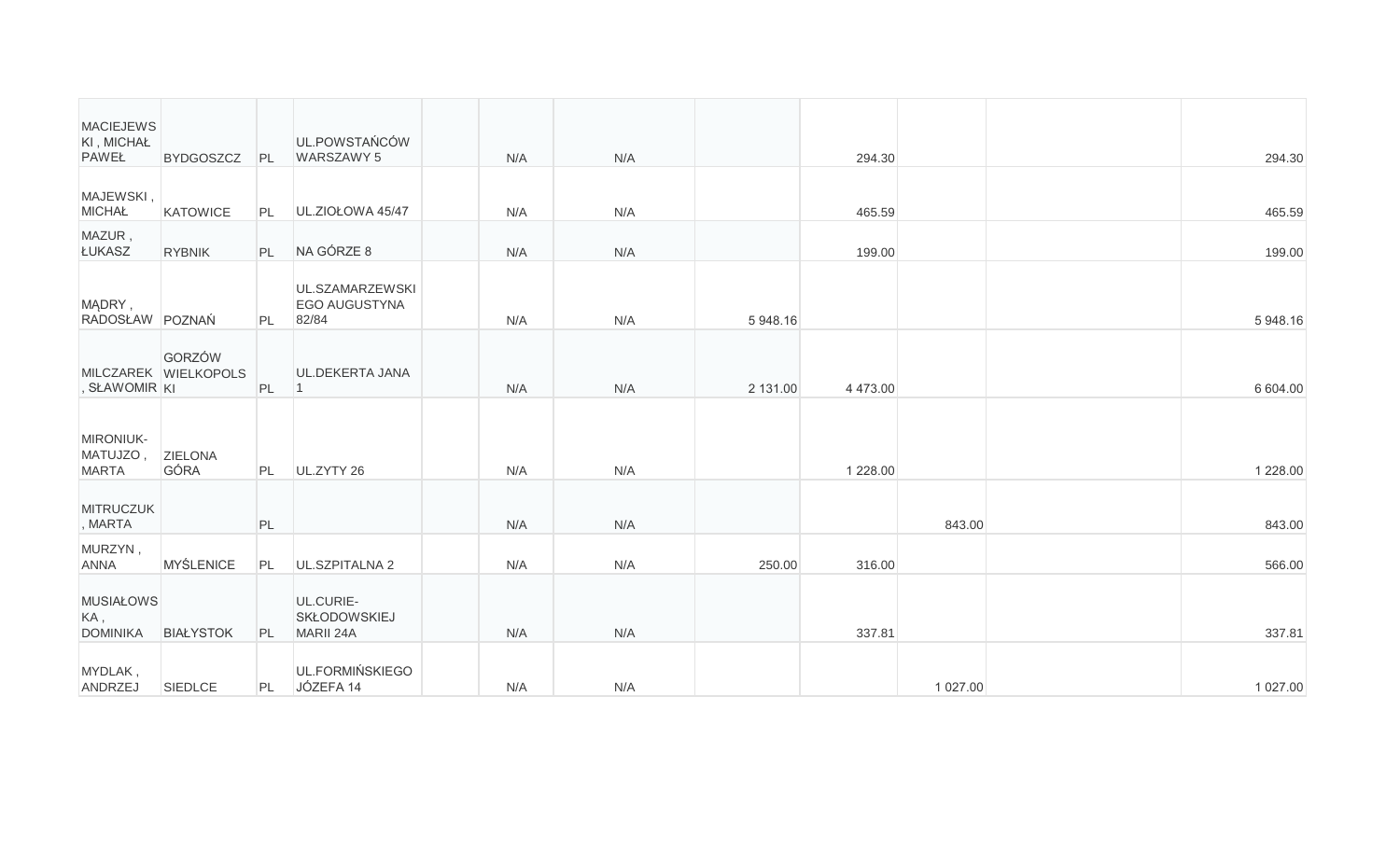| MYŚLIWIEC-<br>ZIELIŃSKA,<br><b>MAŁGORZAT</b><br>Α | <b>WADOWICE</b>                   | PL       | <b>UL.KARMELICKA 5</b>               | N/A        | N/A        |           | 204.63              |  | 204.63              |
|---------------------------------------------------|-----------------------------------|----------|--------------------------------------|------------|------------|-----------|---------------------|--|---------------------|
| NARTOWICZ-<br><b>SŁONIEWSK</b><br>A,<br>MAŁGORZAT |                                   |          | UL.LEMA                              |            |            |           |                     |  |                     |
| $\mathsf{A}$<br>NAUMNIK,<br><b>BEATA</b>          | <b>GDAŃSK</b><br><b>BIAŁYSTOK</b> | PL<br>PL | STANISŁAWA 21<br>UL. ŻURAWIA 14      | N/A<br>N/A | N/A<br>N/A | 2 609.00  | 485.15<br>10 173.00 |  | 485.15<br>12 782.00 |
| NEJ, ANNA<br><b>MARIA</b>                         | <b>ELBLAG</b>                     | PL       | UL.KOMEŃSKIEGO<br>JANA AMOSA 35      | N/A        | N/A        |           | 637.81              |  | 637.81              |
| NOGAJ-<br>RDZANEK,<br><b>MARTA</b>                | <b>WROCŁAW</b>                    | PL       | UL.BOROWSKA 213                      | N/A        | N/A        |           | 782.25              |  | 782.25              |
| NOWAK,<br><b>NONNA</b><br><b>ANNA</b>             | <b>BIAŁYSTOK</b>                  | PL       | UL.STOŁECZNA<br>7/200                | N/A        | N/A        | 4 3 68 00 |                     |  | 4 3 68.00           |
| OLEKSY,<br><b>BOGUMIŁA</b>                        |                                   | PL       |                                      | N/A        | N/A        | 800.00    |                     |  | 800.00              |
| <b>OLSZEWSK</b><br>A, MARTA                       | POZNAŃ                            | PL       | UL.MICKIEWICZA<br>ADAMA <sub>2</sub> | N/A        | N/A        | 447.20    |                     |  | 447.20              |
| OSTROWSK GRODZISK                                 | A, JOANNA MAZOWIECKI              | PL       | UL.DALEKA 11                         | N/A        | N/A        | 450.00    | 516.00              |  | 966.00              |
| OWSIANY, BIELSKO-<br>WOJCIECH BIAŁA               |                                   | PL       | AL.ARMII<br>KRAJOWEJ 101             | N/A        | N/A        | 1 400.00  | 265.00              |  | 1 665.00            |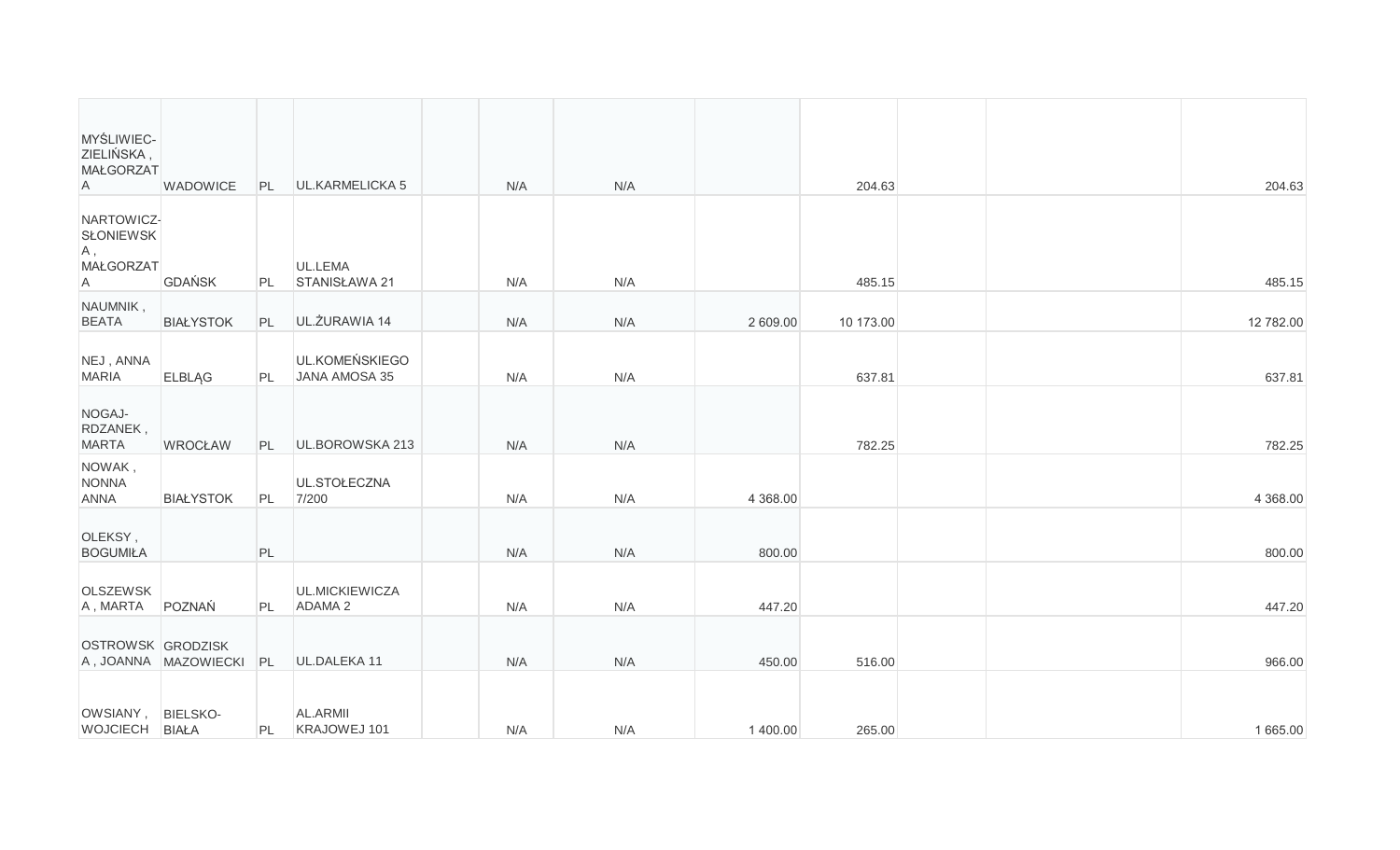| PANEK,<br>SŁAWOMIR OLESNO                             |                                 | PL        | UL.PIELOKA 14/11                          | N/A | N/A |          |          | 2 400.00 | 2 400.00    |
|-------------------------------------------------------|---------------------------------|-----------|-------------------------------------------|-----|-----|----------|----------|----------|-------------|
| PAPLIŃSKI, SOKOŁÓW<br><b>MAREK</b>                    | PODLASKI                        | PL        | UL.BOSCO KSIĘDZA<br>5                     | N/A | N/A | 700.00   |          |          | 700.00      |
| POTOCZEK,<br>STANISŁAW WROCŁAW                        |                                 | PL        | UL.WYBRZEŻE<br><b>PASTEURA 4</b>          | N/A | N/A | 440.00   | 2 981.00 |          | 3 4 2 1 .00 |
| <b>PULIKOWSK</b><br>Ι,<br>KRZYSZTOF SIEDLCE           |                                 | PL        | UL.PONIATOWSKIE<br>GO JÓZEFA 26           | N/A | N/A | 1 250.00 | 1729.00  |          | 2979.00     |
| RAJEWSKI,<br><b>PAWEŁ</b>                             | <b>ŚWIDNICA</b>                 | PL        | UL.WESTERPLATTE<br>53                     | N/A | N/A |          | 365.59   |          | 365.59      |
| SAGANEK-<br><b>JAROSIŃSK</b><br>A,<br>MARZENA         | WAŁBRZYCH                       | PL        | UL.UCZNIOWSKA 21                          | N/A | N/A | 300.00   | 1 178.00 |          | 1478.00     |
| SEWERYN,<br><b>ANNA</b>                               | KATOWICE                        | PL        |                                           | N/A | N/A |          |          | 4 387.00 | 4 387.00    |
| <b>SKRZYPCZA</b><br>K,<br>MAŁGORZAT<br>$\overline{A}$ | <b>ŻORY</b>                     | <b>PL</b> | OS.KSIECIA<br>WŁADYSŁAWA<br>OPOLSKIEGO 27 | N/A | N/A | 1 900.00 | 800.00   |          | 2700.00     |
| SŁOTA,<br>ZBIGNIEW                                    | <b>BIELSKO-</b><br><b>BIAŁA</b> | PL        | UL.KRASIŃSKIEGO<br>ZYGMUNTA 30            | N/A | N/A | 150.00   | 270.00   |          | 420.00      |
| STARZYK,<br>KATARZYNA KIELCE                          |                                 | PL        | UL.GRUNWALDZKA<br>45                      | N/A | N/A |          | 290.59   |          | 290.59      |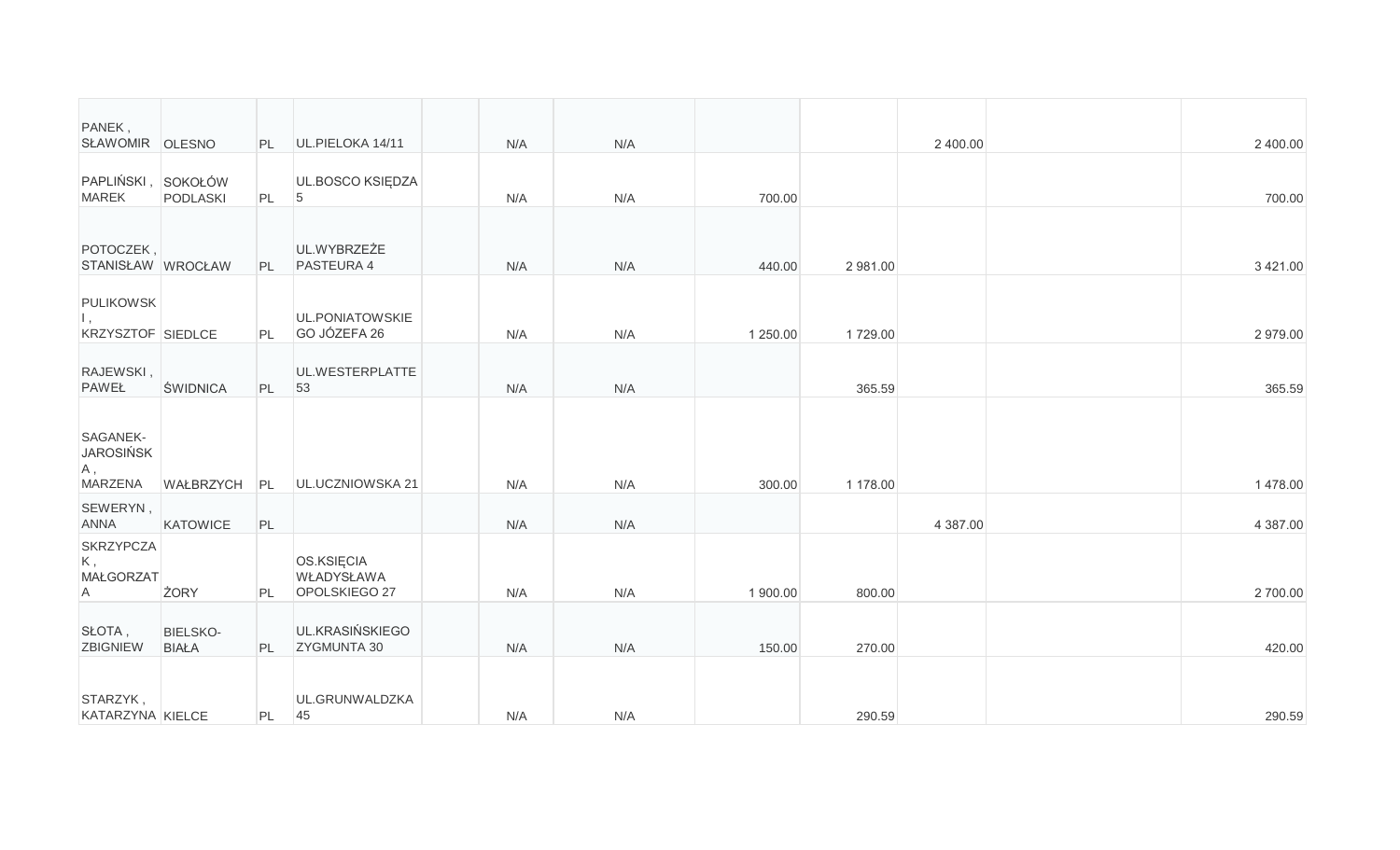| STEFANI,<br><b>BEATA</b>                      | <b>CZESTOCHOW</b><br>A | PL   | UL.BIALSKA 104/118              | N/A | N/A | 800.00   | 186.00 |        | 986.00   |
|-----------------------------------------------|------------------------|------|---------------------------------|-----|-----|----------|--------|--------|----------|
| STRUS,<br><b>ANNA</b>                         | <b>CHOJNICE</b>        | PL   | UL.LEŚNA 10                     | N/A | N/A | 450.00   | 515.00 |        | 965.00   |
| SURYGAŁA,<br><b>BEATA</b>                     | <b>BYTOM</b>           | PL   |                                 | N/A | N/A |          |        | 422.00 | 422.00   |
| <b>SZCZEPAŃS</b><br>KA-SZEREJ,<br><b>ANNA</b> | <b>LUBLIN</b>          | PL   | UL.JACZEWSKIEGO<br>KAZIMIERZA 8 | N/A | N/A |          | 223.00 |        | 223.00   |
| SZKOPIAK,<br><b>ANNA</b>                      | <b>BYDGOSZCZ</b>       | PL   | UL.POWSTAŃCÓW<br>WARSZAWY 5     | N/A | N/A |          | 365.59 |        | 365.59   |
| SZKOPIAK,<br><b>MICHAŁ</b>                    | <b>BYDGOSZCZ</b>       | PL   | UL.POWSTAŃCÓW<br>WARSZAWY 5     | N/A | N/A |          | 365.59 |        | 365.59   |
| SZUFA,<br><b>BOŻENA</b>                       | SIEDLCE                | PL - | UL.NIEDZIAŁKA<br>JANA 14        | N/A | N/A | 1 600.00 |        |        | 1 600.00 |
| TOBOŁA,<br><b>MARTA</b>                       | <b>WARSZAWA</b>        | PL   | UL.CZERNIAKOWSK<br>A 231        | N/A | N/A | 490.00   |        |        | 490.00   |
| <b>TRACHIMO</b><br>WICZ,                      | KRYSTYNA WAŁBRZYCH     | PL   | UL.SOKOŁOWSKIEG<br>O ALFREDA 4  | N/A | N/A | 900.00   | 800.00 |        | 1700.00  |
| TREPKA,<br><b>IZABELA</b>                     | <b>RYBNIK</b>          | PL   | UL.ENERGETYKÓW<br>46            | N/A | N/A | 447.20   |        |        | 447.20   |
| TROJNAR,<br><b>MARCIN</b>                     | <b>LUBLIN</b>          | PL - | UL.STASZICA<br>STANISŁAWA 16    | N/A | N/A |          | 223.00 |        | 223.00   |
| UMIŃSKA,<br><b>MONIKA</b>                     | <b>GDAŃSK</b>          | PL   | AL.ZWYCIESTWA<br>31/32          | N/A | N/A |          | 808.00 |        | 808.00   |
| WAJDA,<br>JAROSŁAW RYBNIK                     |                        | PL   | UL.ENERGETYKÓW<br>46            | N/A | N/A | 447.20   |        |        | 447.20   |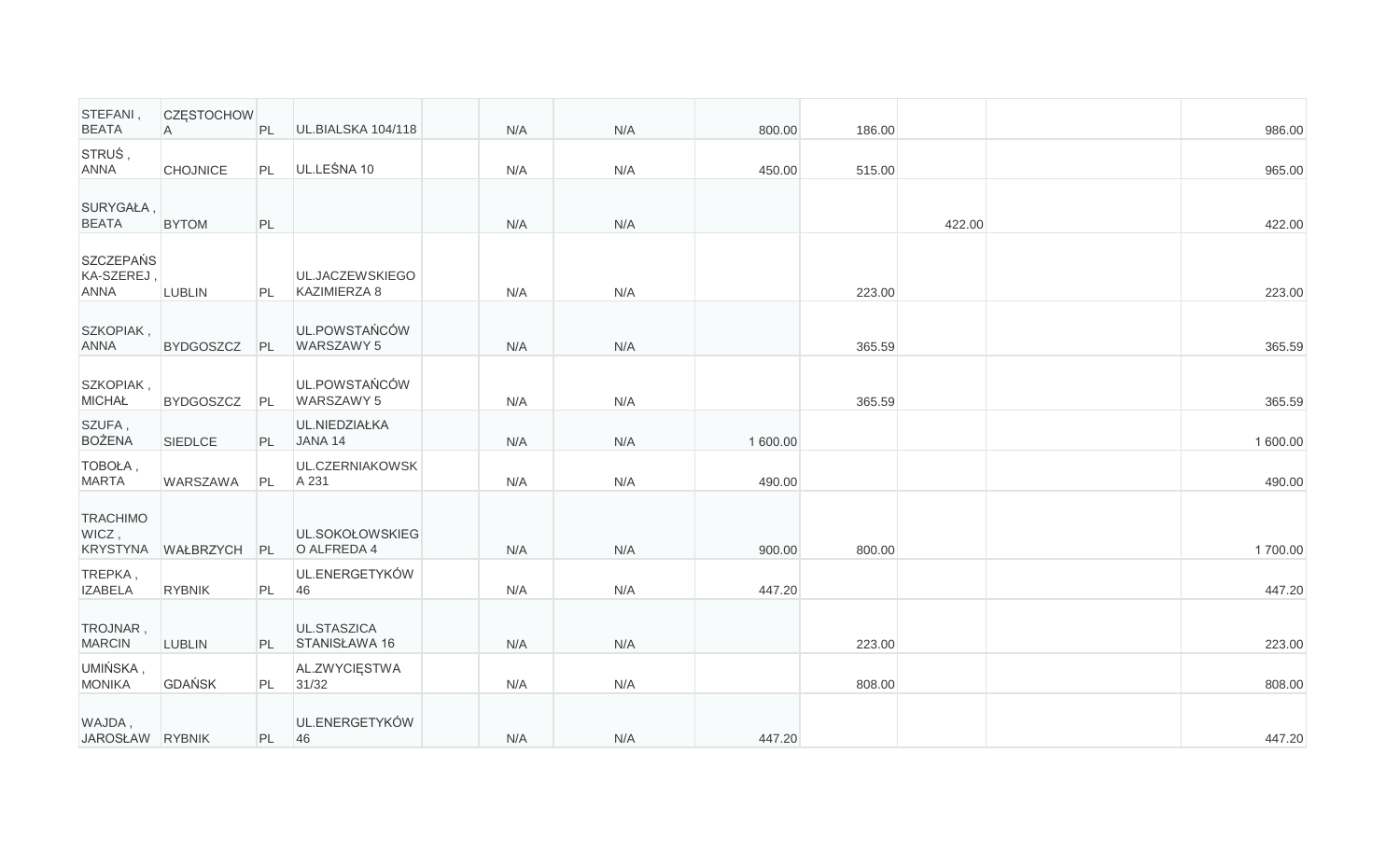| WALATEK,                            |                                            |           | <b>UL.KOPERNIKA</b>                                                      |     |                                                                                                            |            |              |            |            |            |
|-------------------------------------|--------------------------------------------|-----------|--------------------------------------------------------------------------|-----|------------------------------------------------------------------------------------------------------------|------------|--------------|------------|------------|------------|
| BOGUSŁAW KRAKÓW                     |                                            | PL        | MIKOŁAJA 15C                                                             | N/A | N/A                                                                                                        | 700.00     |              |            |            | 700.00     |
| WAROWNA,<br><b>ANNA</b>             | WARSZAWA                                   | PL        | UL.KONDRATOWICZ<br>A LUDWIKA 8                                           | N/A | N/A                                                                                                        | 200.00     |              |            |            | 200.00     |
| WĄSOWSKI<br>, MICHAŁ                | WARSZAWA                                   | PL        | UL.CZERNIAKOWSK<br>A 231                                                 | N/A | N/A                                                                                                        | 490.00     |              |            |            | 490.00     |
| <b>WICHROWS</b>                     | KA, HANNA WARSZAWA                         | PL        | UL.WOŁOSKA 137                                                           | N/A | N/A                                                                                                        | 740.00     | 1 110.00     |            |            | 1850.00    |
|                                     |                                            |           |                                                                          |     |                                                                                                            |            |              |            |            |            |
| WOŁPIUK,<br>KATARZYNA ŁAPY          |                                            | PL        | UL.KORCZAKA 23                                                           | N/A | N/A                                                                                                        |            | 465.00       |            |            | 465.00     |
| WOŁTOSZ,<br><b>DANUTA</b>           | POZNAŃ                                     | PL        | UL.SZAMARZEWSKI<br>EGO AUGUSTYNA<br>82/84                                | N/A | N/A                                                                                                        |            |              | 843.00     |            | 843.00     |
| ZARZYCKA-<br>CHĘĆ,<br><b>DOROTA</b> | <b>BIELINY</b>                             | PL        | DATA_PROTECTION                                                          | N/A | N/A                                                                                                        |            | 292.50       |            |            | 292.50     |
| ZATORSKI,<br><b>JACEK</b>           | <b>ZABRZE</b>                              | <b>PL</b> | UL.KRUCZKOWSKIE<br><b>GO LEONA 36</b>                                    | N/A | N/A                                                                                                        | 4 712.00   |              |            |            | 4712.00    |
|                                     |                                            |           |                                                                          |     | OTHER, NOT INCLUDED ABOVE - where information cannot be disclosed on an individual basis for legal reasons |            |              |            |            |            |
| Art. 3.02                           |                                            |           | Aggregate amount attributable to transfers of value to such Recipients - | N/A | N/A                                                                                                        | 444 657.33 | 1 070 074.35 | 1019691.21 | 175 968.74 | 2710391.63 |
|                                     |                                            |           | Number of Recipients in aggregate disclosure - Art. 3.02                 | N/A | N/A                                                                                                        | 457        | 388          | 303        | 51         | 823        |
|                                     | number of Recipients disclosed - Art. 3.02 |           | % of number of Recipients in the aggreate disclosure in the total        | N/A | N/A                                                                                                        | 87%        | 82%          | 95%        | 96%        | 86%        |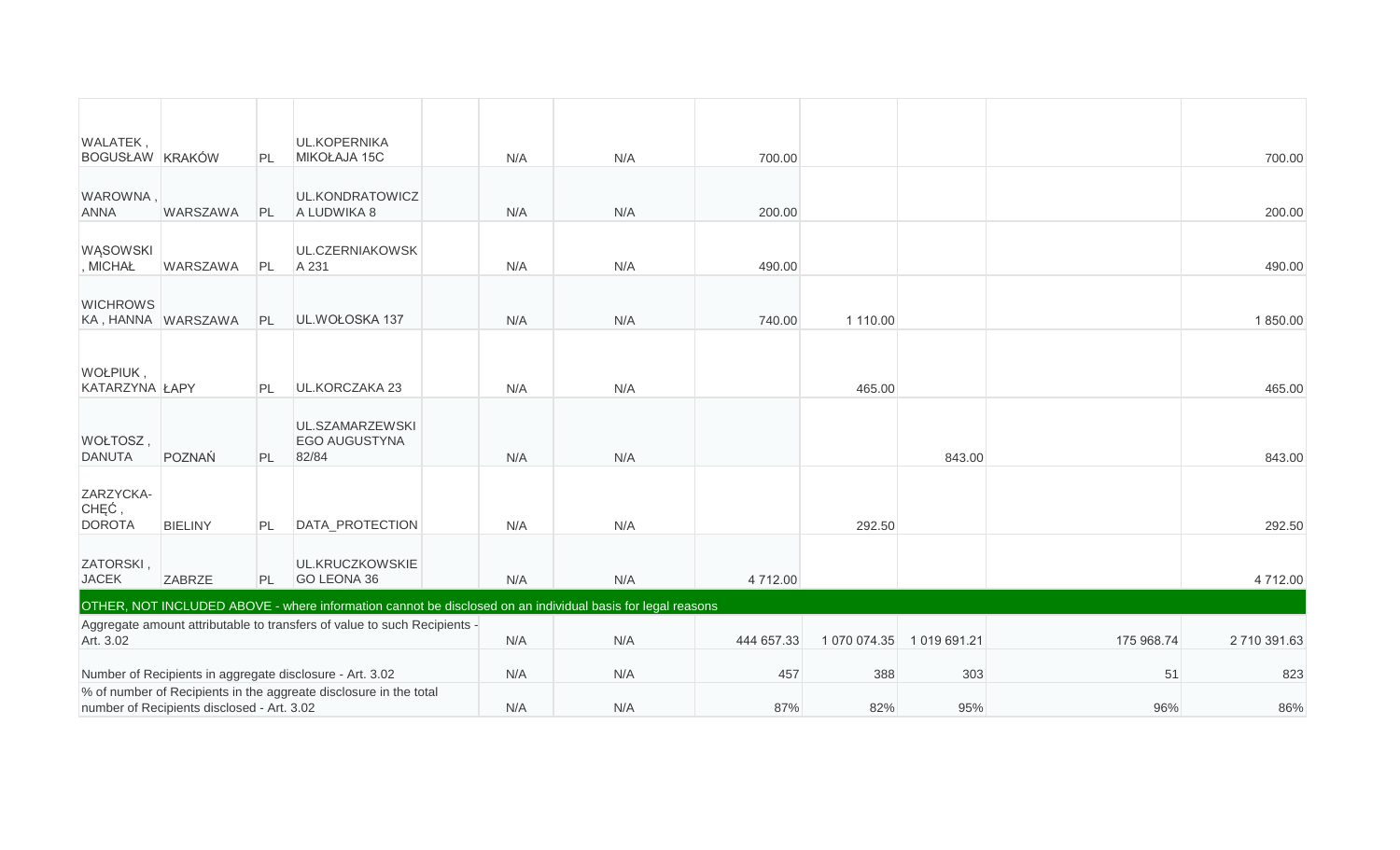| INDIVIDUAL NAMED DISCLOSURE - one line per HCO (i.e. all transfers of value during a year for an individual HCO will be summed up: itemization should be available for the individual Recipient or public authorities' |                                    |    |                                       |           |           |  |  |  |  |           |  |  |  |  |
|------------------------------------------------------------------------------------------------------------------------------------------------------------------------------------------------------------------------|------------------------------------|----|---------------------------------------|-----------|-----------|--|--|--|--|-----------|--|--|--|--|
|                                                                                                                                                                                                                        | consultation only, as appropriate) |    |                                       |           |           |  |  |  |  |           |  |  |  |  |
| <b>BIAŁOSTOCK</b><br><b>IE CENTRUM</b><br><b>ONKOLOGII</b>                                                                                                                                                             | <b>BIAŁYSTOK</b>                   | PL | UL.OGRODOWA 12                        | 11 000.00 |           |  |  |  |  | 11 000.00 |  |  |  |  |
| <b>FUNDACJA</b><br><b>CENTRUM</b><br>LECZENIA<br><b>SZPICZAKA</b>                                                                                                                                                      | <b>KRAKÓW</b>                      | PL | UL. IGNACEGO<br>ŁUKASIEWICZA 1        |           | 20 000.00 |  |  |  |  | 20 000.00 |  |  |  |  |
| <b>FUNDACJA</b><br><b>CENTRUM</b><br>ROZWOJU<br>MED.                                                                                                                                                                   | WARSZAWA                           | PL | AL.SZUCHA JANA<br>CHRYSTIANA 3/2      |           | 10 000.00 |  |  |  |  | 10 000.00 |  |  |  |  |
| <b>FUNDACJA</b><br>NERKADAR<br>NA RZECZ<br>ZAPOBIEGA<br>NIA I<br>LECZENIA<br><b>CHORÓB</b><br><b>NEREK</b>                                                                                                             | <b>BYDGOSZCZ</b>                   | PL | CEGIELNIANA 4 / 10                    |           | 15 000.00 |  |  |  |  | 15 000.00 |  |  |  |  |
| <b>FUNDACJA</b><br>PAMIĘĆ I<br><b>POMOC</b>                                                                                                                                                                            | <b>KATOWICE</b>                    | PL | <b>HERBERTA</b><br><b>BEDNARZA 19</b> |           | 2 500.00  |  |  |  |  | 2 500.00  |  |  |  |  |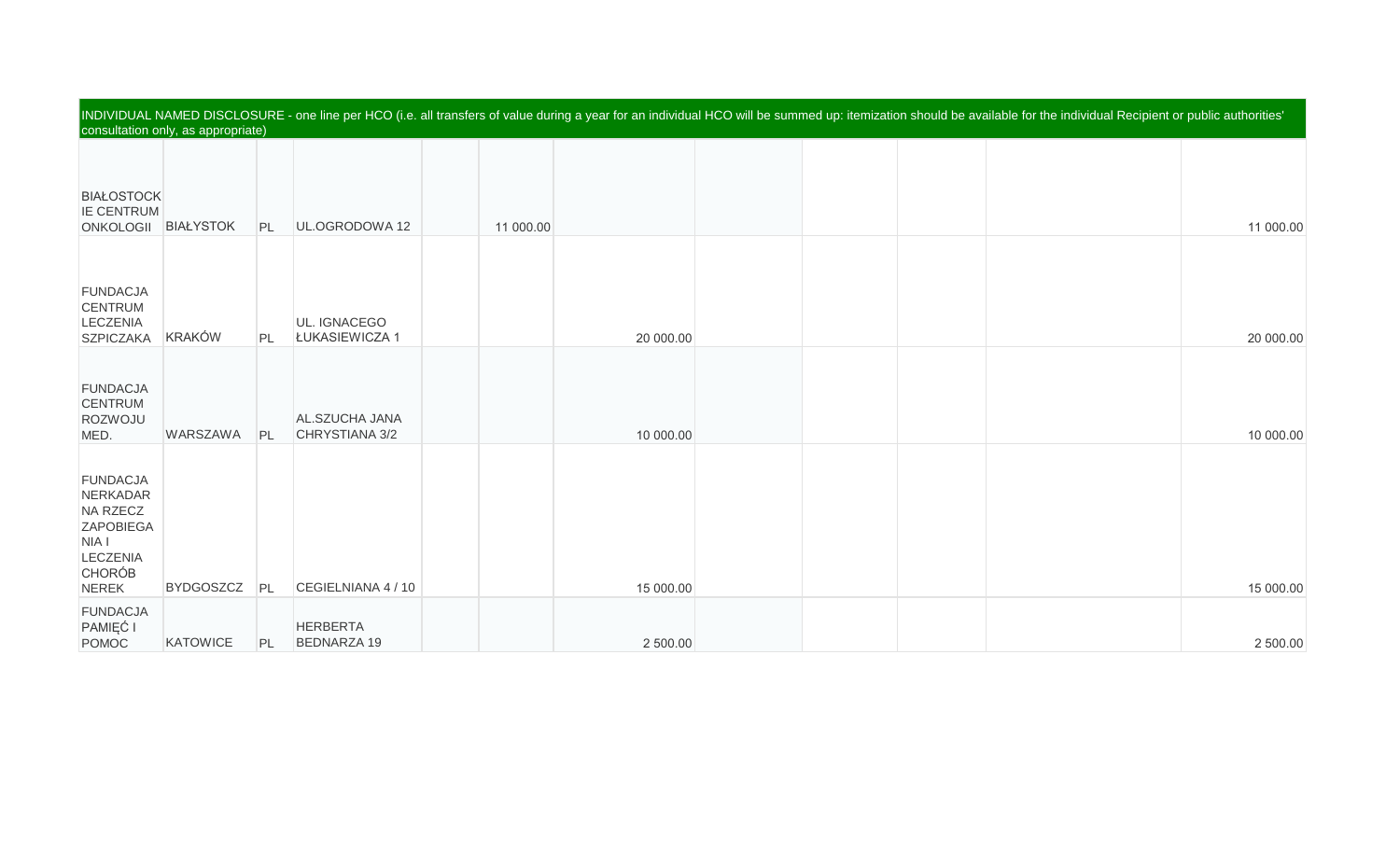| <b>FUNDACJA</b><br>PRZY<br>CENTRALNY<br>${\sf M}$<br>SZPITALUKLI<br>NICZNYM<br>MSW W<br>WARSZAWIE WARSZAWA |                 | PL | UL. WOŁOSKA 137                     | 10 000.00 |           |  |          | 10 000.00 |
|------------------------------------------------------------------------------------------------------------|-----------------|----|-------------------------------------|-----------|-----------|--|----------|-----------|
| <b>FUNDACJA</b><br>PRZYJACIÓŁ<br><b>CENTRUM</b><br>ONKOLOGII TORUŃ                                         |                 | PL | <b>PRZY SKARPIE</b><br>21C/38       | 2 000.00  |           |  |          | 2 000.00  |
| KARDIO-MED<br>SILESIA SP.<br>Z 0.0.                                                                        | <b>ZABRZE</b>   | PL | MARII CURIE-<br><b>SKŁODOWSKIEJ</b> |           | 17 000.00 |  |          | 17 000.00 |
| <b>KRAKOWSKI</b><br>E CENTRUM<br>MEDYCZNE                                                                  | <b>KRAKÓW</b>   | PL | UL.KOPERNIKA<br>MIKOŁAJA 32         |           |           |  | 3 000.00 | 3 000.00  |
| <b>MOBILNE</b><br>CENTRUM<br><b>DIAGNOSTY</b><br>KII<br>OSTEOPOR<br>OZY SP. Z<br>O.O.                      | <b>ŁOMIANKI</b> | PL | ZIELONA 6                           |           |           |  | 1 600.00 | 1 600.00  |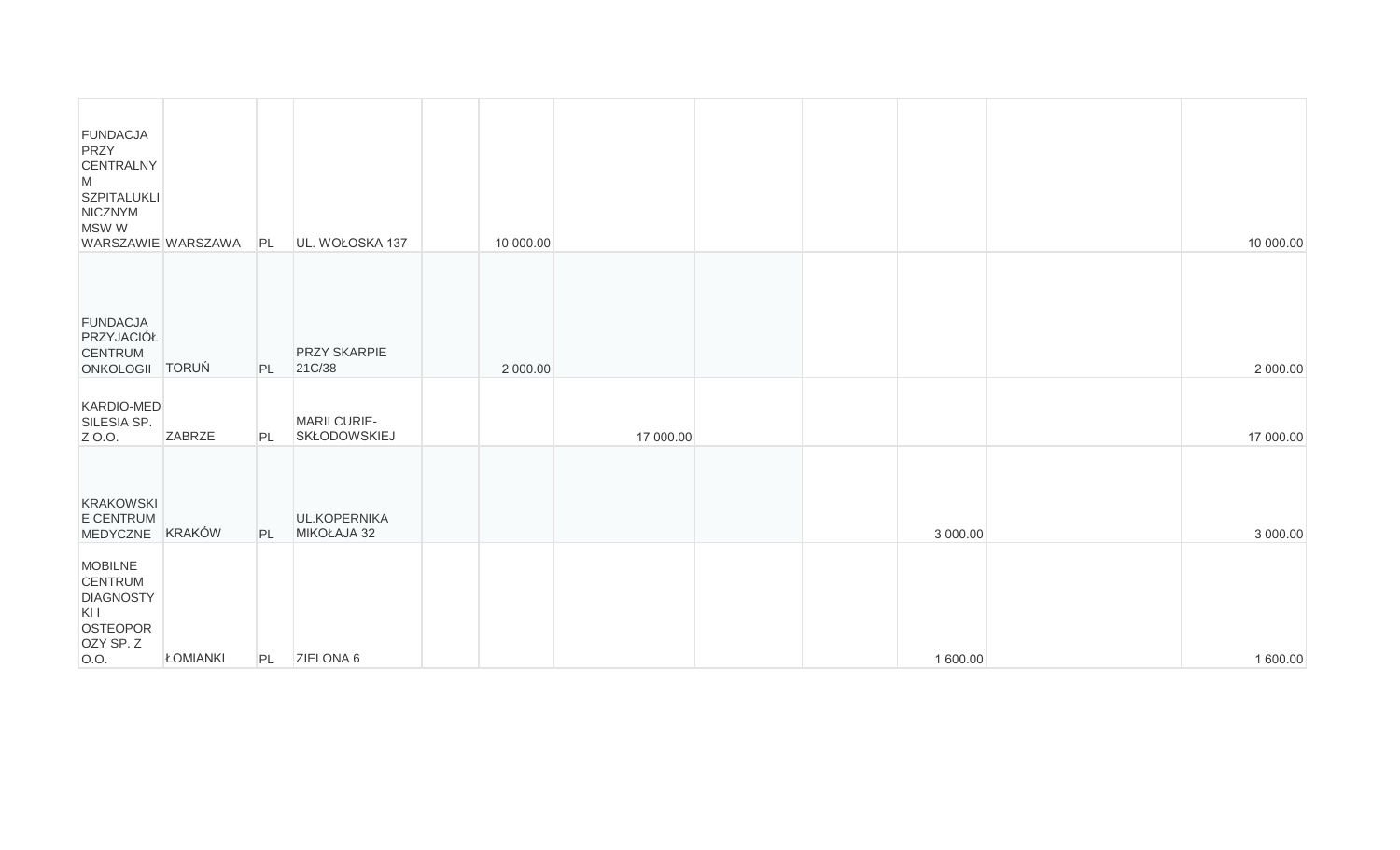| <b>MOKOTOWS</b><br>KIE<br><b>CENTRUM</b><br><b>OSTEOPOR</b><br><b>OZY</b> | WARSZAWA           | PL | UL.PUŁAWSKA<br>120/124                 |          |            |  | 2 400.00  | 2 400.00   |
|---------------------------------------------------------------------------|--------------------|----|----------------------------------------|----------|------------|--|-----------|------------|
| NZOZ BIMED<br><b>CENTRUM</b><br>MEDYCZNE                                  | ŁÓDŹ               | PL | UL.ZACHODNIA 12A                       |          |            |  | 12 600.00 | 12 600.00  |
| <b>NZOZ</b><br>"RADWAN"                                                   | <b>BYDGOSZCZ</b>   | PL | ŁOBŻENICKA 6B                          |          |            |  | 2 000.00  | 2 000.00   |
| <b>OSTEODENS</b><br><b>GRZEGORZ</b><br>POZORSKI                           | SIENNO             | PL | KOTOMIERSKA 20                         |          |            |  | 600.00    | 600.00     |
| <b>PLESZEWSK</b><br>IE CENTRUM<br>MEDYCZNE<br>W<br>PLESZEWIE<br>SP.ZO.O.  | PLESZEW            | PL | POZNAŃSKA 125A                         |          | 8 000.00   |  |           | 8 000.00   |
| POLSKIE<br>TOW.FARMA                                                      | CEUTYCZNE WARSZAWA | PL | UL.DŁUGA 16                            | 5 000.00 | 6 000.00   |  |           | 11 000.00  |
| <b>POLSKIE</b><br><b>TOW.KARDI</b>                                        |                    |    | OLOGICZNE WŁOCŁAWEK PL UL.WIENIECKA 49 |          | 170 000.00 |  |           | 170 000.00 |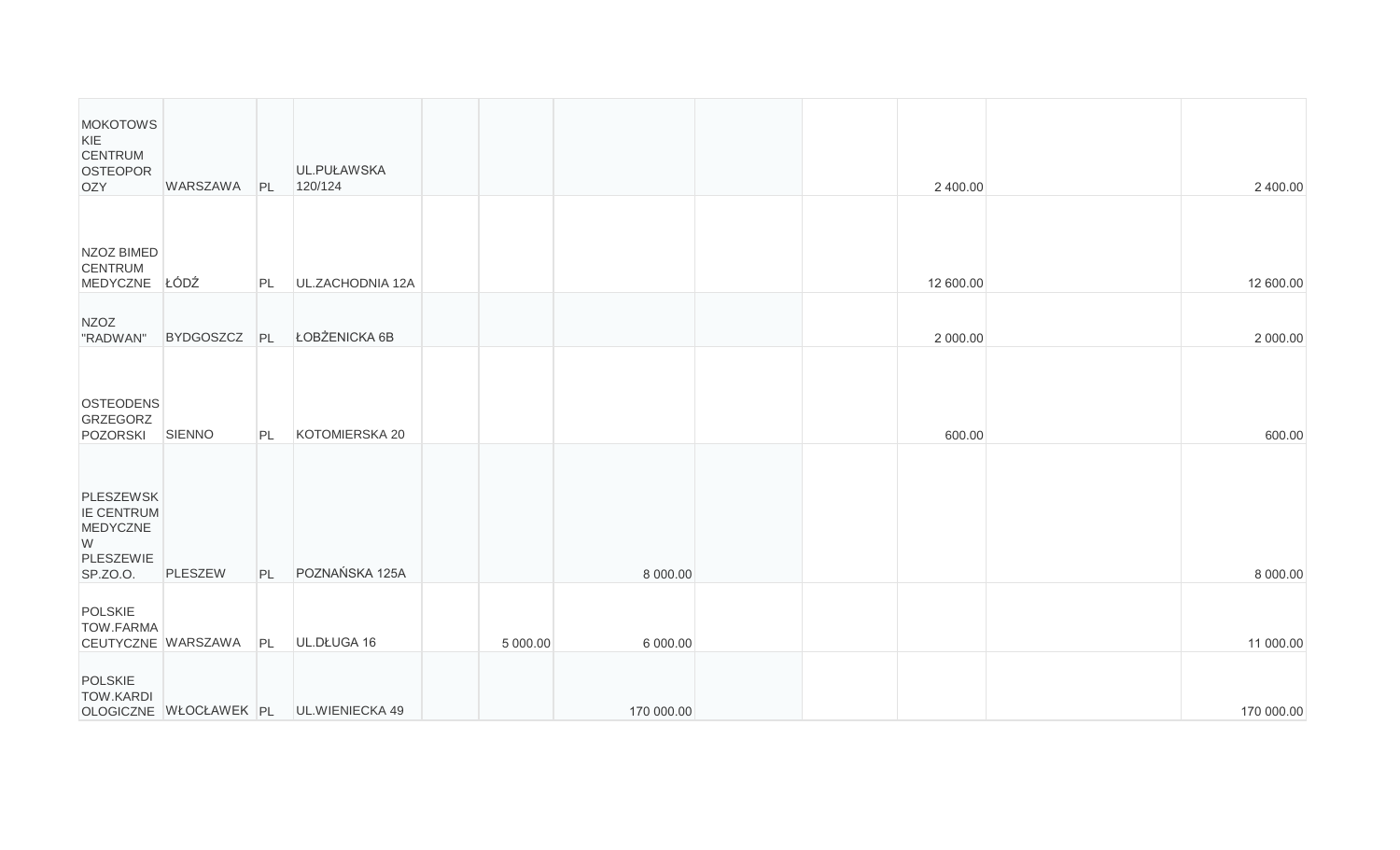| POLSKIE<br><b>TOW.STOMIJ</b><br>NE POL-ILKO POZNAŃ                                                              |                  | PL | UL.PRZYBYSZEWSK<br><b>IEGO STANISŁAWA</b><br>49 | 1 000.00  |  |            |               | 1 000.00      |
|-----------------------------------------------------------------------------------------------------------------|------------------|----|-------------------------------------------------|-----------|--|------------|---------------|---------------|
| POŁOŻNICZ<br>O-<br><b>GINEKOLOGI</b><br>CZNY ZOZ                                                                | GDAŃSK           | PL | UL.MALCZEWSKIEG<br>O JACKA 120A                 |           |  | 11 000.00  |               | 11 000.00     |
| PRZYCHODN<br><b>IA</b><br>KOPERNIKA<br>SP. Z O.O.                                                               | <b>GRUDZIĄDZ</b> | PL | CHEŁMIŃSKA 74                                   |           |  | 9 2 9 8.80 |               | 9 2 9 8 . 8 0 |
| SPECJALIST<br><b>YCZNA</b><br>PRAKTYKA<br><b>LEKARSK</b>                                                        | <b>MIKOŁÓW</b>   | PL | UL.BOTANICZNA<br>10C                            |           |  | 7 880.00   | 8 3 1 4 . 0 6 | 16 194.06     |
| <b>SP SZPITAL</b><br>KLINICZNY<br>NR 1 PUM                                                                      | <b>SZCZECIN</b>  | PL | UL.UNII LUBELSKIEJ<br>$\overline{1}$            | 6 000.00  |  |            |               | 6 000.00      |
| <b>STOWARZYS</b><br>ZENIE<br>PACJENTÓW<br>Z<br><b>HIPERLIPIDE</b><br>MIĄ<br><b>RODZINNĄ</b><br>W GDAŃSKU GDAŃSK |                  | PL | DĘBINKI 7                                       | 15 000.00 |  |            |               | 15 000.00     |
| <b>STOWARZYS</b><br>ZENIE<br>POMOCY<br><b>DIALIZOWAN</b><br>YM                                                  | <b>RZESZÓW</b>   |    | PL UL. CHOPINA 2                                | 10 000.00 |  |            |               | 10 000.00     |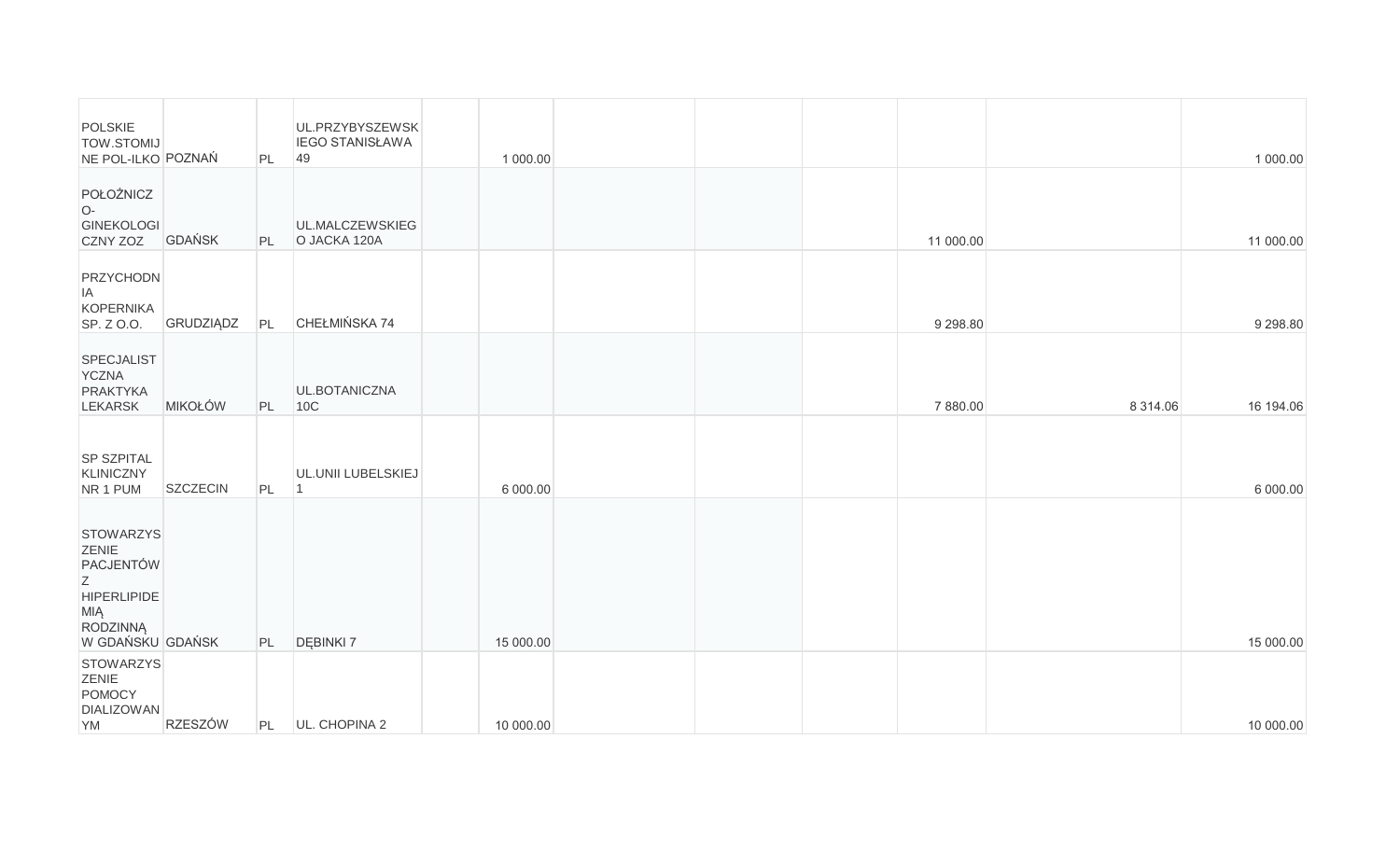| <b>SZPITAL</b><br><b>SPECJALIST</b><br><b>YCZNY</b>                                                              | NOWY SĄCZ      | PL | UL.MŁYŃSKA 5                                | 4 300.00 |           |          |  | 4 300.00  |
|------------------------------------------------------------------------------------------------------------------|----------------|----|---------------------------------------------|----------|-----------|----------|--|-----------|
| <b>SZPITAL</b><br>SPEC .-<br><b>OŚRODEK</b><br>ONKOLOG.                                                          | <b>BRZOZÓW</b> | PL | UL.BIELAWSKIEGO<br>JÓZEFA 18                | 7 500.00 |           |          |  | 7 500.00  |
| <b>SZPITAL</b><br>WOJEWÓDZ<br>KI W ŁOMŻY ŁOMŻA                                                                   |                | PL | AL.PIŁSUDSKIEGO<br>JÓZEFA 11                |          | 7 000.00  |          |  | 7 000.00  |
| <b>SLĄSKI</b><br>ODDZIAŁ<br><b>POLSKIEGO</b><br><b>TOWARZYST</b><br>WA<br><b>ONKOLOGII</b><br>KLINICZNEJ GLIWICE |                | PL | UL. WYBRZEŻE<br><b>ARMII KRAJOWEJ</b><br>15 |          | 15 000.00 |          |  | 15 000.00 |
| ŚWIĘTOKRZ<br><b>YSKIE</b><br><b>CENTRUM</b><br>ONKOLOGII KIELCE                                                  |                | PL | UL.ARTWIŃSKIEGO<br>STEFANA 3                |          | 5 000.00  |          |  | 5 000.00  |
| <b>UNIWERSYT</b><br>ET<br>MEDYCZNY<br>W<br>POZNANIU                                                              | POZNAŃ         | PL | UL.FREDRY<br>ALEKSANDRA 10                  |          |           | 6 200.00 |  | 6 200.00  |
| WIELOSPEC.<br><b>SZPITAL SP</b><br>ZOZ                                                                           |                |    | ZGORZELEC PL UL.LUBAŃSKA 11/12              |          | 10 000.00 |          |  | 10 000.00 |